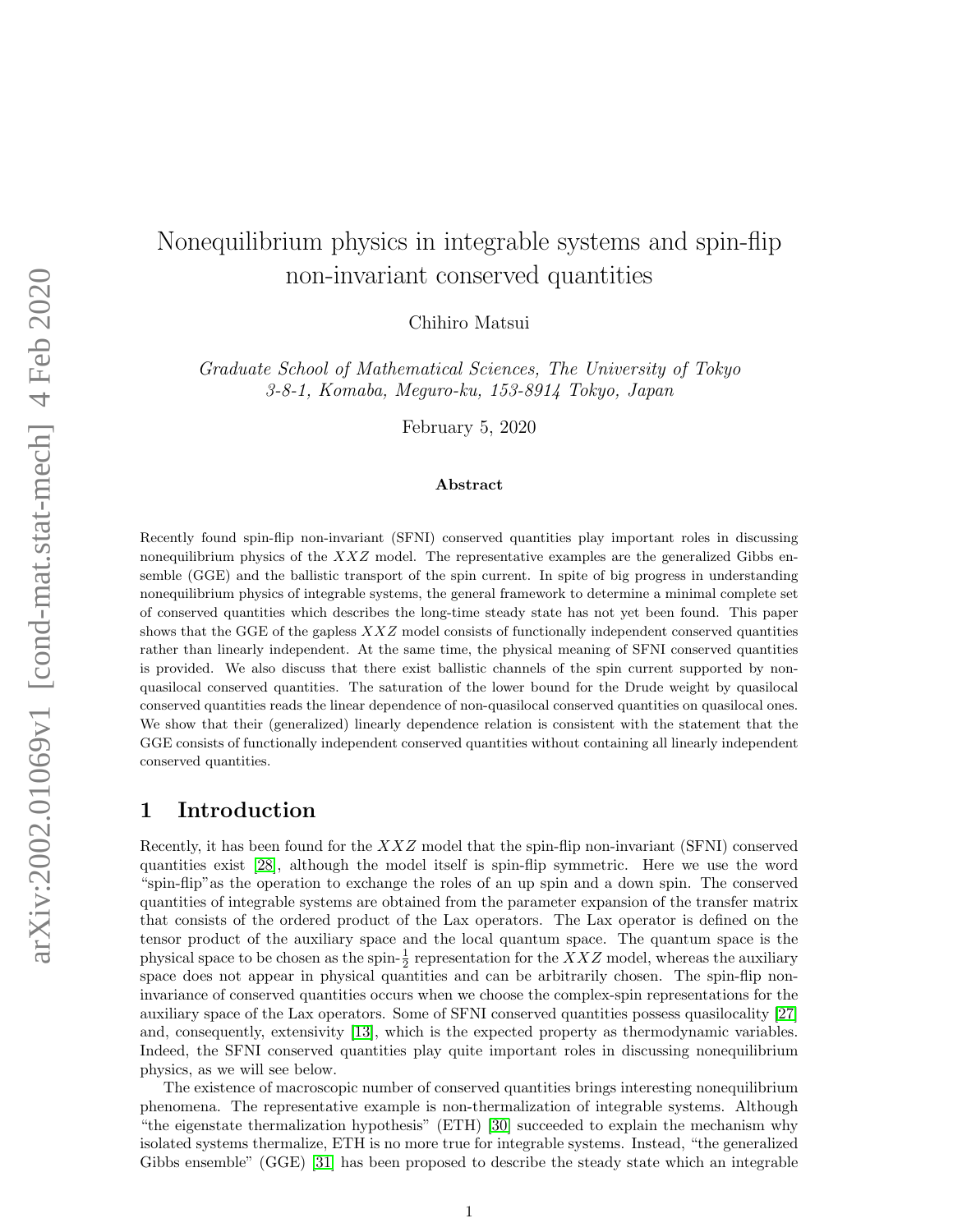system approaches in the long-time limit. The GGE is the generalization of the Gibbs ensemble that consists of a macroscopic number of conserved quantities  $Q_r$ :

<span id="page-1-0"></span>
$$
\rho_{\text{GGE}} = Z^{-1} e^{-\sum_{r} \beta_r Q_r}, \quad Z = \text{tr} \, e^{-\sum_{r} \beta_r Q_r}.\tag{1}
$$

This means that the existence of as many conserved quantities as the order of the system-size strongly restricts relaxation processes of the system. The question which has been discussed is, among infinitely many conserved quantities existing for integrable systems, which conserved quantities form a minimal complete set to constitute the GGE. The description of the steady state of the  $XXZ$  model by the GGE is well-studied through "the string-charge duality" [\[15\]](#page-17-1). As a Bethe-ansatz solvable model, the steady state is characterized by the Bethe string densities in the thermodynamic limit [\[6\]](#page-17-2). The string-charge duality provides the correspondence between the expectation values of conserved quantities on the initial state and the Bethe string densities for the steady state. Therefore, a set of conserved quantitites which completely determines the Bethe string densities of the steady state is considered to constitute the GGE. There are several trials to this direction [\[14,](#page-17-3) [15,](#page-17-1) [21,](#page-18-4) [35\]](#page-18-5). The complete GGE has been heuristically constructed by using the conserved quantities associated with (half-)integer spins and one complex spin [\[21\]](#page-18-4). In this paper, we explain why adding one complex spin conserved quantity completes the GGE from the viewpoint of independence of conserved quantities.

Another interesting nonequilibrium phenomena brought by many conserved quantities of integrable systems is non-vanishing currents. Under the presence of many conserved quantities, ballistic transport of currents and hence the finite Drude weight has been predicted [\[32,](#page-18-6) [38\]](#page-18-7). In the context of the linear response theory, the Drude weight is evaluated by the current-current correlation whose lower bound is given by the overlap with an "orthogonal set" of conserved quantities [\[23,](#page-18-8) [28,](#page-18-0) [33,](#page-18-9) [38\]](#page-18-7):

$$
D(\beta) \ge \lim_{N \to \infty} \frac{\beta}{2N} \sum_{k} \frac{|\langle J, Q_k \rangle_{\beta}|^2}{||Q_k||_{\beta}^2}, \quad \langle Q_j, Q_k \rangle_{\beta} = \delta_{j,k} ||Q_k||_{\beta}^2.
$$
 (2)

Since each conserved quantity, if it has finite overlap with the current, supports a ballistic channel, "a complete set" of conserved quantities covers all ballistic channels and saturates the above lower bound. As a spin-flip anti-symmetric (SFAS) operator, the spin current operator has overlap only with the spin-flip non-symmetric conserved quantities [\[28\]](#page-18-0). The saturation of the lower bound for the Drude weight by quasilocal SFNI conserved quantities has been suggested in comparison with the result obtained from the thermodynamic Bethe ansatz [\[37\]](#page-18-10), although, in our analysis, non-quasilocal conserved quantities also provide ballistic channels of the spin current in the thermodynamic limit at high temperature. Actually, the improvement of the lower bound occurs only when the conserved quantities are linearly independent, which is checked by decomposing an operator into conserved quantities [\[33\]](#page-18-9). This implies that non-quasilocal SFNI conserved quantities are the (generalized) linear combination of quasilocal ones in the thermodynamic limit. We show that a subsequently obtained relation from the generalized linear combination is consistent with the statement that conserved quantities constituting the GGE of the gapless  $XXZ$  are functionally independent rather than linearly independent.

The paper is organized as follows. We first review the construction of conserved quantities of the XXZ model including SFNI ones. The complex spin representations of  $\mathfrak{sl}_q(2)$  are also explained. The locality and extensivity of SFNI conserved quantities is discussed from the largevolume analysis of the operator inner product and norm. After then, two important applications are discussed. The first one is the GGE which we show consists of a set of functionally independent conserved quantities. The physical meaning of SFNI conserved quantities is also provided. In the next section, we discuss the non-vanishing spin current. We show that the non-quasilocal conserved quantities provide the ballistic channels. The saturation of the lower bound by the quasilocal conserved quantities indicates that the non-quasilocal conserved quantities are linearly dependent on the quasilocal ones in the thermodynamic limit, which we show is consistent with the functional dependence of conserved quantities in the GGE.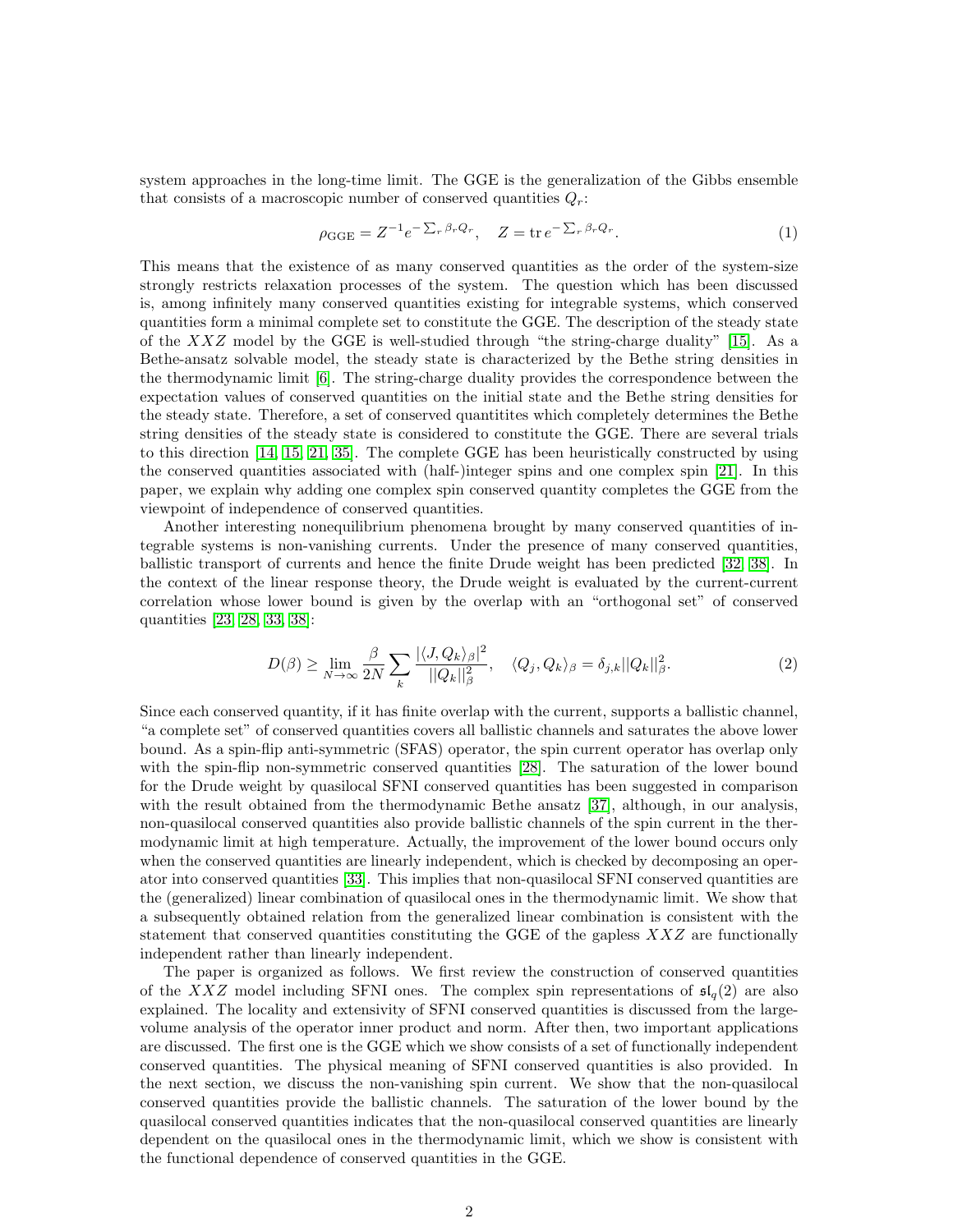# 2 Conserved quantities without spin-flip invariance

The XXZ model is known to be integrable, which has as many conserved quantities as the order of the system size N. Many conserved quantities arise from commuting transfer matrices. In this section, we review how conserved quantities of the  $XXZ$  model are constructed. Then we discuss how the SFNI conserved quantities are obtained from the spin-flip symmetric  $XXZ$  model. Quasilocality and extensivity of the conserved quantities is also discussed.

## 2.1 The model

 $\prod_{n=1}^{N} \otimes h_n$ . The Hamiltonian is given by Let us consider the XXZ model defined on the Hilbert space given by the tensor product  $\mathcal{H} =$ 

<span id="page-2-0"></span>
$$
H = \sum_{n=1}^{N} (S_n^x S_{n+1}^x + S_n^y S_{n+1}^y + \cos \gamma S_n^z S_{n+1}^z)
$$
(3)

where  $\gamma$  determines the anisotropy of the model. The model shows different physics depending on  $\gamma$  by showing the gapped energy spectrum for pure imaginary  $\gamma$ , whereas the gapless energy spectrum for real  $\gamma$ . The spin operators  $\mathsf{S}_n^{\alpha}$   $(\alpha \in \{x, y, z\})$  are ultralocal operators in the sense that they nontrivially act only on the *n*th quantum space  $h_n$ :

$$
S_n^{\alpha} = 1 \otimes \cdots \otimes 1 \otimes S_n^{\alpha} \otimes 1 \otimes \cdots \otimes 1. \tag{4}
$$

We impose the periodic boundary condition so that  $n \equiv n + N$ . The defining ultralocal algebra for the spin operators  $S^{\alpha}$  is the  $\mathfrak{sl}(2)$  commutation relations:

$$
[\mathsf{S}_m^{\alpha}, \mathsf{S}_n^{\beta}] = i\epsilon_{\alpha\beta\gamma} \mathsf{S}_n^{\gamma} \delta_{mn} \tag{5}
$$

where  $\epsilon_{\alpha\beta\gamma}$  is a completely antisymmetric tensor  $\epsilon_{123} = 1$ . The non-trivial finite-dimensional representations for  $S^{\alpha}$  are realized in  $\mathbb{C}^{2s+1}$  labeled by positive (half-)integers  $s = \frac{1}{2}, 1, \ldots$  For the XXZ model, we choose the smallest nontrivial representations realized by  $s = \frac{1}{2}$ .

$$
\mathsf{S}^1 = \begin{pmatrix} 0 & \frac{1}{2} \\ \frac{1}{2} & 0 \end{pmatrix}, \quad \mathsf{S}^2 = \begin{pmatrix} 0 & -\frac{i}{2} \\ \frac{i}{2} & 0 \end{pmatrix}, \quad \mathsf{S}^3 = \begin{pmatrix} \frac{1}{2} & 0 \\ 0 & -\frac{1}{2} \end{pmatrix}.
$$
 (6)

Although written in terms of the  $\mathfrak{sl}(2)$  spin operators, the model is more related to the  $q = e^{i\gamma}$ . deformed  $\mathfrak{sl}(2)$  algebra, denoted by  $\mathfrak{sl}_q(2)$ , due to the anisotropy. The q-deformed spin operators  $S^{\pm}, q^{S^z}$  define the  $\mathfrak{sl}_q(2)$  algebra by the relations

$$
q^{S^z} S^{\pm} = q^{\pm 1} S^{\pm} q^{S^z}, \quad [S^+, S^-] = \frac{(q^{S^z})^2 - (q^{S^z})^{-2}}{q - q^{-1}}, \tag{7}
$$

which are reduced to the normal  $\mathfrak{sl}(2)$  relations at the  $q \to 1$  limit by identifying  $S^z = \mathsf{S}^3, S^{\pm} = \mathsf{S}^3$  $S^1 \pm iS^2$ . The finite-dimensional representations are realized in  $\mathbb{C}^{2s+1}$  as in the  $\mathfrak{sl}(2)$  case for generic q. The special care is required for q at the root of unity, as is explained later.

The Lax operator is defined in the tensor product of the auxiliary space  $V$  and the local quantum space  $h_n$ . Let V be  $\mathbb{C}^2$ . Then the Lax operator acting in  $V \otimes h_n$  is written as the  $2 \times 2$ -matrix in the auxiliary space:

<span id="page-2-1"></span>
$$
L_{a,n}(\lambda) = \begin{pmatrix} \sinh(\lambda + i\gamma S_n^z) & i\sin\gamma \cdot S_n^- \\ i\sin\gamma \cdot S_n^+ & \sinh(\lambda - i\gamma S_n^z) \end{pmatrix}_a
$$
 (8)

with the entries being operators in the quantum space  $h_n$ . The Lax operator satisfies the RLL relation in  $V_1 \otimes V_2 \otimes h_n$ :

$$
R_{a_1,a_2}(\lambda - \mu)L_{a_1,n}(\lambda)L_{a_2,n}(\mu) = L_{a_2,n}(\mu)L_{a_1,n}(\lambda)R_{a_1,a_2}(\lambda - \mu),
$$
\n(9)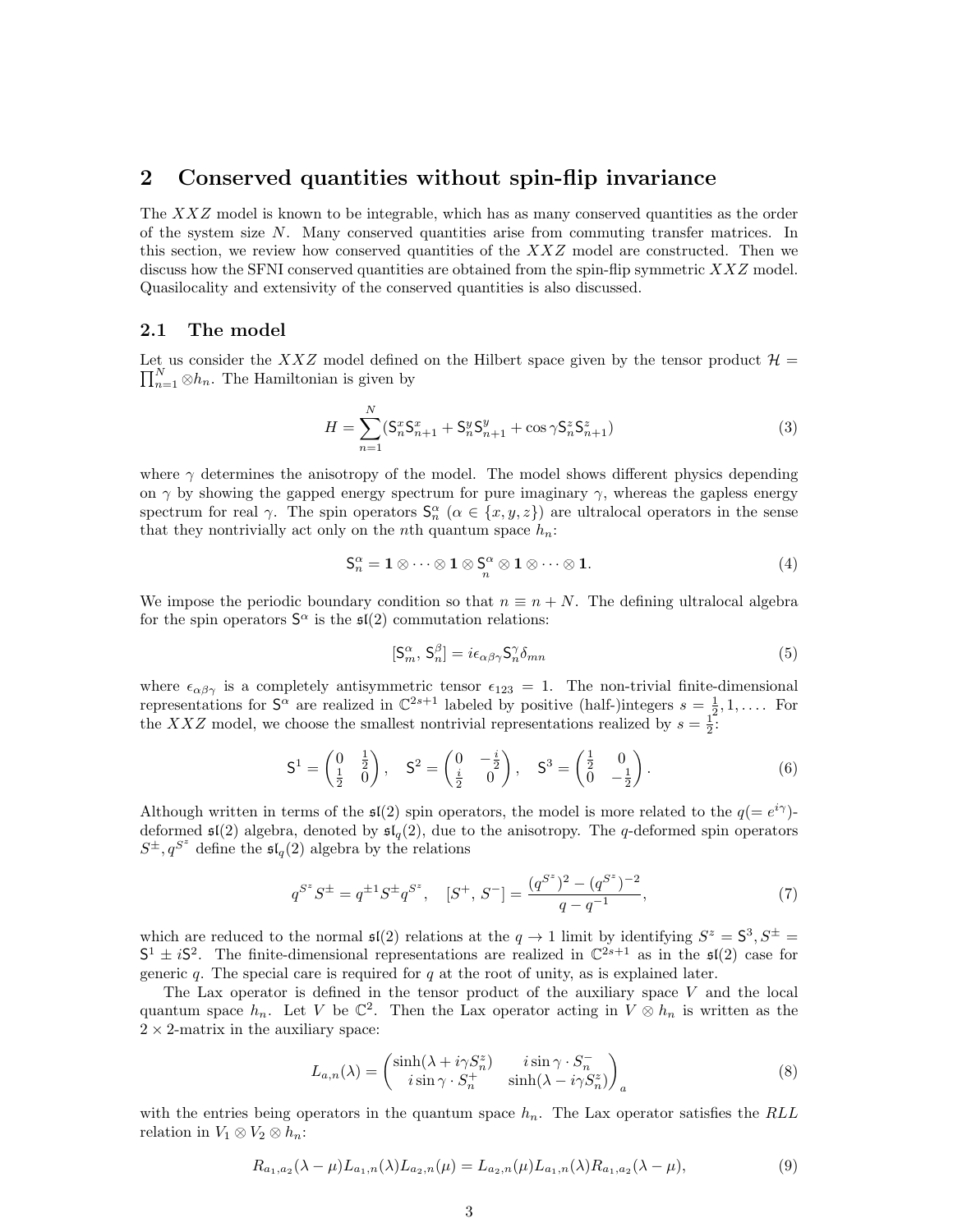where  $R_{a_1,a_2}$  is the R-matrix which nontrivially acts on  $V_1 \otimes V_2$  as

$$
R_{a_1, a_2}(\lambda) = L_{a_1, a_2} \left(\lambda + \frac{i\gamma}{2}\right).
$$
\n<sup>(10)</sup>

We call the ordered product of the Lax operators the monodromy matrix:

$$
\mathsf{T}_a(\lambda) = L_{a,N}(\lambda) \cdots L_{a,1}(\lambda). \tag{11}
$$

The monodromy matrix satisfies the RTT relation in the tensor product  $V \otimes \prod_{n=1}^{N} \otimes h_n$ :

$$
R_{a_1,a_2}(\lambda - \mu) \mathsf{T}_{a_1}(\lambda) \mathsf{T}_{a_2}(\mu) = \mathsf{T}_{a_2}(\mu) \mathsf{T}_{a_1}(\lambda) R_{a_1,a_2}(\lambda - \mu)
$$
\n(12)

as a result of the RLL relation. The transfer matrix is defined by the trace of the monodromy matrix over the auxiliary space:

$$
T(\lambda) = \text{tr}_a \mathsf{T}_a(\lambda) \tag{13}
$$

that is commuting for different parameters  $\lambda$  due to the RTT relation:

$$
[T(\lambda), T(\mu)] = 0.\t(14)
$$

The transfer matrix allows the  $\theta$ -expansion in the  $N \to \infty$  limit:

$$
T(i\theta) = i^N \sum_{r=0}^{\infty} \frac{(\theta - \theta_0)^r}{r!} Q_r(\theta_0).
$$
 (15)

Since the Hamiltonian [\(3\)](#page-2-0), which is explicitly written as the logarithmic derivative of the transfer matrix:

$$
H \propto \frac{d}{d\lambda} \log T(\lambda) \Big|_{\lambda = \frac{i\gamma}{2}} \tag{16}
$$

belongs to this family, we call commuting operators  $Q_r(\lambda_0)$  conserved quantities. Note that the total spin operator  $S<sup>z</sup>$  does not belong to this family since it is a SFAS operator.

The auxiliary space is straightforwardly generalized to  $V = \mathbb{C}^{2s+1}$  for (half-)integers s. Let  $|r\rangle$  $(r=0,\ldots,2s)$  be a natural basis in  $\mathbb{C}^{2s+1}$ .

$$
|r\rangle = (0 \quad \cdots \quad 0 \quad 1 \quad 0 \quad \cdots \quad 0)^{\mathrm{T}}.
$$
 (17)

The Lax operators for  $V = \mathbb{C}^{2s+1}$  is given by the same expression for the  $V = \mathbb{C}^2$  case [\(8\)](#page-2-1) but by inserting the (half-)integer spin-s representations into each spin operator  $S_a^{\pm}$ ,  $q^{S_a^z}$ .

<span id="page-3-0"></span>
$$
S_a^+ = \sum_{r=0}^{2s-1} \frac{\sin(\gamma(r+1))}{\sin \gamma} |r\rangle\langle r+1|, \quad S_a^- = \sum_{r=0}^{2s-1} \frac{\sin(\gamma(2s-r))}{\sin \gamma} |r+1\rangle\langle r|, \quad q^{S_a^z} = \sum_{r=0}^{2s} e^{i\gamma(s-r)} |r\rangle\langle r|.
$$
\n(18)

Note that here we consider only generic q. (The case for q at the root of unity is discussed in the next subsection. ) The (half-)integer spin-s representations are the highest weight representations  $S^+|0\rangle = 0$  and finite dimensional representations  $S^-|2s\rangle = 0$ . Under the choice of (half-)integer s, the action of the transpose exchanges  $S^{\pm}$ -operators :

$$
(S^{\pm})^{\mathrm{T}} = S^{\mp}.
$$
\n<sup>(19)</sup>

Let  $V_2$  be  $V_2 = \mathbb{C}^{2s+1}$  by keeping  $V_1$  as  $V_1 = \mathbb{C}^2$ . Remarkably, the product of the Lax operators still satisfy the RLL relation in  $V_1 \otimes V_2 \otimes h_n$  [\[19\]](#page-18-11):

$$
R_{a_1,a_2}^{(\frac{1}{2},s)}\left(\lambda-\mu\right)L_{a_1,n}^{(\frac{1}{2})}\left(\lambda\right)L_{a_2,n}^{(s)}\left(\mu\right)=L_{a_2,n}^{(s)}\left(\mu\right)L_{a_1,n}^{(\frac{1}{2})}\left(\lambda\right)R_{a_1,a_2}^{(\frac{1}{2},s)}\left(\lambda-\mu\right)
$$
(20)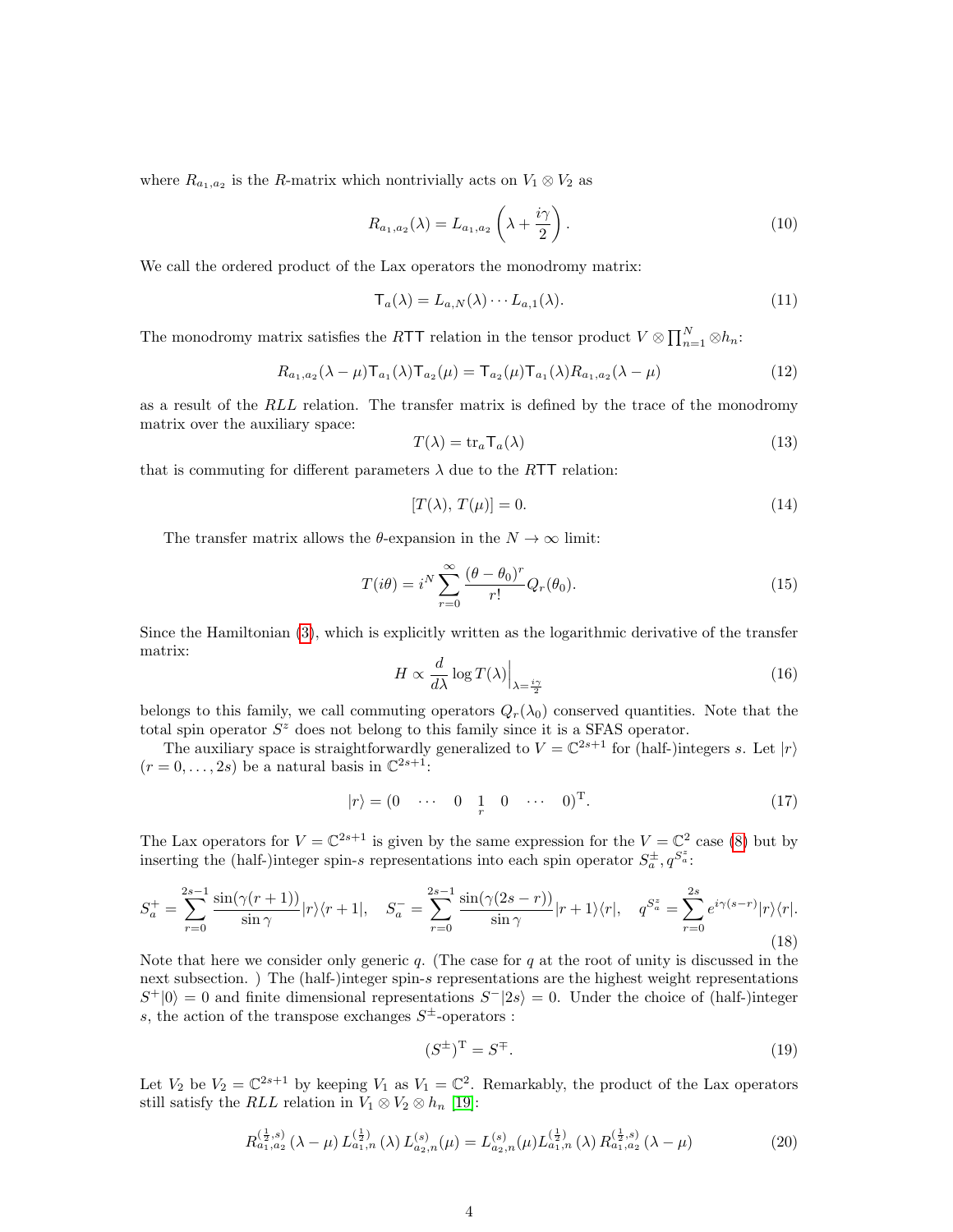leading to the commuting transfer matrices:

$$
[T^{(\frac{1}{2})}(\lambda), T^{(s)}(\mu)] = 0, \quad T^{(s)}(\mu) = \text{tr}_a\left(L_{a,N}^{(s)}(\mu) \cdots L_{a,1}^{(s)}(\mu)\right). \tag{21}
$$

The above commutativity of the transfer matrices provides another family of conserved quantities. Especially at large  $N$ , the transfer matrices admit the  $\theta$ -expansion:

$$
T^{(s)}(i\theta) = i^N \sum_{r=0}^{\infty} \frac{(\theta - \theta_0)^r}{r!} Q_r^{(s)}(\theta_0),
$$
\n(22)

where the conserved quantities are obtained as the coefficients  $Q_r^{(s)}(\theta_0)$ .

## 2.2 Complex spin representations and associated conserved quantitites

The  $\mathfrak{sl}_q(2)$  spin operators admit arbitrary spin- $s \in \mathbb{C}$  representations besides the (half-)integer spin representations. Let q be generic. The complex spin-s representations are still the highest weight representations  $S^+|0\rangle = 0$  but infinite dimensional:

$$
S_a^+ = \sum_{r=0}^\infty \frac{\sin(\gamma(r+1))}{\sin \gamma} |r\rangle\langle r+1|, \quad S_a^- = \sum_{r=0}^\infty \frac{\sin(\gamma(2s-r))}{\sin \gamma} |r+1\rangle\langle r|, \quad q^{S_a^z} = \sum_{r=0}^\infty e^{i\gamma(s-r)} |r\rangle\langle r|.
$$
\n(23)

The truncation to the finite-dimensional irreducible representations occurs for the (half-)integers  $s$ case which we discussed in the previous subsection. When q is at the root of unity  $q = e^{i\pi \frac{m}{l}}$   $(\gamma =$  $\pi \frac{m}{l}$ ) where m and l are coprime, we are able to take  $l \times l$ -dimensional irreducible representations

$$
S_a^+ = \sum_{r=0}^{l-2} \frac{\sin(\gamma(r+1))}{\sin \gamma} |r\rangle\langle r+1|, \quad S_a^- = \sum_{r=0}^{l-2} \frac{\sin(\gamma(2s-r))}{\sin \gamma} |r+1\rangle\langle r|, \quad q^{S_a^z} = \sum_{r=0}^{l-1} e^{i\gamma(s-r)} |r\rangle\langle r|,
$$
\n(24)

due to the existence of extra centers  $(S^{\pm})^l$  and  $(q^{S^z})^l$  [\[11\]](#page-17-4). The action of the transpose does not exchange the spin operators  $(S^{\pm})^T \neq S^{\mp}$  under these representations but the highest weight vector and the lowest weight vector exchanges their roles. There also exist the other  $l \times l$ -dimensional irreducible representations which are cyclic or semi-cyclic. For (half-)integers  $s \leq \frac{l-1}{2}$ , there exist the  $(2s + 1) \times (2s + 1)$ -dimensional representations which are similar to the generic q case given in [\(18\)](#page-3-0). Note that the finite-dimensional representations associated with arbitrary complex spin-s never exist in the gapped regime nor the isotropic point.

For the Lax operator with the complex-spin auxiliary space, it is reasonable to consider s as a parameter [\[27\]](#page-18-1):

$$
L_{a,n}(\lambda, s) = \begin{pmatrix} \sinh(\lambda + i\gamma S_a^z(s)) & \sin\gamma \cdot S_a^-(s) \\ \sin\gamma \cdot S_a^+(s) & \sinh(\lambda - i\gamma S_a^z(s)) \end{pmatrix}_n
$$
 (25)

which coincides with the Lax operator of the  $(half-)$  integer s just by replacing the spin operators with those of the complex-spin representations. Then the transfer matrix:

$$
T(\lambda, s) = \text{tr}_a(L_{a,N}(\lambda, s) \cdots L_{a,1}(\lambda, s))
$$
\n(26)

admits the s-expansion as well as the  $\theta = \frac{\lambda}{i}$ -expansion at large N:

<span id="page-4-0"></span>
$$
T(i\theta, s) = i^N \sum_{r,r'=0}^{\infty} \frac{(\theta - \theta_0)^r}{r!} \frac{(s - s_0)^{r'}}{r'!} Q_{r,r'}(\theta_0, s_0)
$$
(27)

producing a two-parameter family of conserved quantities  $Q_{r,r'}(\theta_0, s_0)$  [\[25,](#page-18-12) [27\]](#page-18-1).

Since the Hamiltonian [\(3\)](#page-2-0) is given by the logarithmic derivative of the transfer matrix, we are motivated to introduce another series of conserved quantities  $H_{r,r'}$  obtained by the logarithmic derivatives of the transfer matrix:

$$
H_{r,r'}(\lambda_0, s_0) = \partial_{\lambda}^r \partial_s^{r'} \log T(\lambda, s) \Big|_{\lambda = \lambda_0, s = s_0}.
$$
\n(28)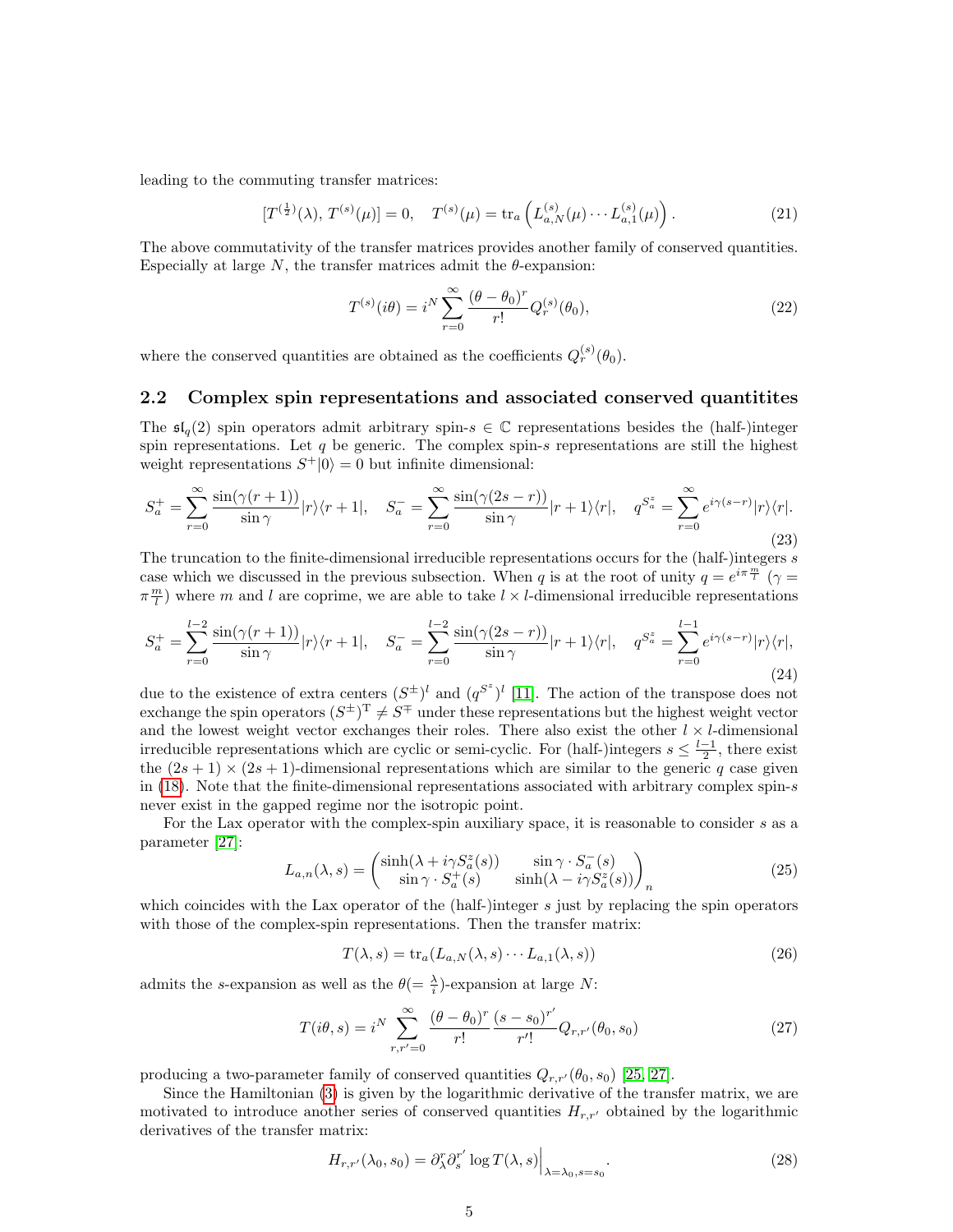These are more natural definition of the conserved quantities since they are extensive, i.e. their expectation values are proportional to the system size for large  $N$ , as we will see in the second next subsection. The series of conserved quantities  $H_{r,r'}$  are functionally dependent on the previously introduced conserved quantities  $Q_{r,r'}$ . We give a few examples of how to connect  $H_{r,r'}$  with  $Q_{r,r'}$ in the thermodynamic limit:

$$
i^{N}Q_{0,0}(\theta_{0},s_{0}) = e^{H_{0,0}(i\theta_{0},s_{0})}
$$
  
\n
$$
i^{N-1}Q_{1,0}(\theta_{0},s_{0}) = H_{1,0}(i\theta_{0},s_{0})e^{H_{0,0}(i\theta_{0},s_{0})}
$$
  
\n
$$
i^{N-2}Q_{2,0}(\theta_{0},s_{0}) = (H_{2,0}(i\theta_{0},s_{0}) + H_{1,0}^{2}(i\theta_{0},s_{0}))e^{H_{0,0}(i\theta_{0},s_{0})}
$$
  
\n
$$
i^{N-3}Q_{3,0}(\theta_{0},s_{0}) = (H_{3,0}(i\theta_{0},s_{0}) + 3H_{2,0}(i\theta_{0},s_{0})H_{1,0}(i\theta_{0},s_{0}) + H_{1,0}^{3}(i\theta_{0},s_{0}))e^{H_{0,0}(i\theta_{0},s_{0})}
$$
  
\n
$$
i^{N}Q_{0,1}(\theta_{0},s_{0}) = H_{0,1}(i\theta_{0},s_{0})e^{H_{0,0}(i\theta_{0},s_{0})}
$$
  
\n
$$
i^{N}Q_{0,2}(\theta_{0},s_{0}) = (H_{0,2}(i\theta_{0},s_{0}) + H_{0,1}^{2}(i\theta_{0},s_{0}))e^{H_{0,0}(i\theta_{0},s_{0})}
$$
  
\n
$$
i^{N}Q_{0,3}(\theta_{0},s_{0}) = (H_{0,3}(i\theta_{0},s_{0}) + 3H_{0,2}(i\theta_{0},s_{0})H_{0,1}(i\theta_{0},s_{0}) + H_{0,1}^{3}(i\theta_{0},s_{0}))e^{H_{0,0}(i\theta_{0},s_{0})}.
$$

These relations are obtained by comparing the differential coefficients  $\partial_{\theta}^{r} \partial_{s}^{r'} T(\theta, s)$  at  $\theta = \theta_{0}$ ,  $s = s_0$  expressed in terms of  $H_{r,r'}$  with those of  $Q_{r,r'}$ .

## 2.3 Spin-flip invariance

Now, we restrict our attention to the case  $\gamma = \frac{\pi}{l}$ . The Hamiltonian [\(3\)](#page-2-0) possesses the spinflip symmetry. Nevertheless, it is known that there exist conserved quantities without spin-flip invariance [\[29\]](#page-18-13). We write the Lax operator with the auxiliary space of the spin-s representation as the tensor product of the auxiliary part and the physical part:

$$
L(i\theta, s) = i \sum_{\alpha \in \{0, z, +, -\}} \sigma^{\alpha} \otimes L^{\alpha}(\theta, s),
$$
\n(30)

$$
L^{0}(\theta, s) = \sin \theta \cos(\gamma S^{z}(s)), \quad L^{z}(\theta, s) = \cos \theta \sin(\gamma S^{z}(s)), \quad L^{\pm}(\theta, s) = \sin \gamma \cdot S^{\mp}(s). \tag{31}
$$

Here we dropped the indices a, n. The Pauli matrices  $\sigma^{\alpha}$  are twice the  $\mathfrak{sl}(2)$  spin operators of spin- $\frac{1}{2}$  representations. It is easy to check that the transfer matrix

$$
T(i\theta, s) = i^N \sum_{\alpha \in \{0, z, +, -\}} \text{tr}(L^{\alpha_N}(\theta, s) \cdots L^{\alpha_1}(\theta, s)) \sigma^{\alpha_1} \otimes \cdots \otimes \sigma^{\alpha_N}
$$
(32)

is spin-flip invariant (SFI) only for (half-)integers  $s \leq \frac{l-1}{2}$ . The operator part of the transfer matrix consists of the Pauli matrices. Since the spin-flip operator  $U<sub>S</sub>$  transposes the Pauli matrices, it acts on the transfer matrix as

$$
U_{S}T(i\theta,s)U_{S}^{-1} = i^{N} \sum_{\alpha \in \{0,z, +, -\}} \text{tr}(L^{\alpha_{N}}(\theta,s) \cdots L^{\alpha_{1}}(\theta,s))\sigma^{\bar{\alpha}_{1}} \otimes \cdots \otimes \sigma^{\bar{\alpha}_{N}}
$$
(33)

<span id="page-5-0"></span>
$$
=i^N\sum_{\alpha\in\{0,z,+,-\}}\text{tr}(L^{\bar{\alpha}_N}(\theta,s)\cdots L^{\bar{\alpha}_1}(\theta,s))\sigma^{\alpha_1}\otimes\cdots\otimes\sigma^{\alpha_N},\qquad(34)
$$

where we used the notation  $\bar{\alpha}$  defined by

<span id="page-5-1"></span>
$$
\bar{0} = 0, \quad \bar{z} = z, \quad \bar{+} = -, \quad \bar{-} = +.
$$
 (35)

From [\(31\)](#page-5-0), [\(34\)](#page-5-1), we obtain that  $U_ST(i\theta,s)U_S^{-1}=T(i\theta,s)$  holds only if the transpose exchanges the  $S^{\pm}$ -operators. Therefore, the transfer matrix is SFI only for (half-)integers  $s \leq \frac{l-1}{2}$ . The symmetry of the transfer matrix directly determines the symmetry of conserved quantities since they are obtained from the parameter expansion of the transfer matrix. Thus, the conserved quantities  $Q_{r,r'}$ ,  $H_{r,r'}$  associated with complex spin s have no spin-flip invariance.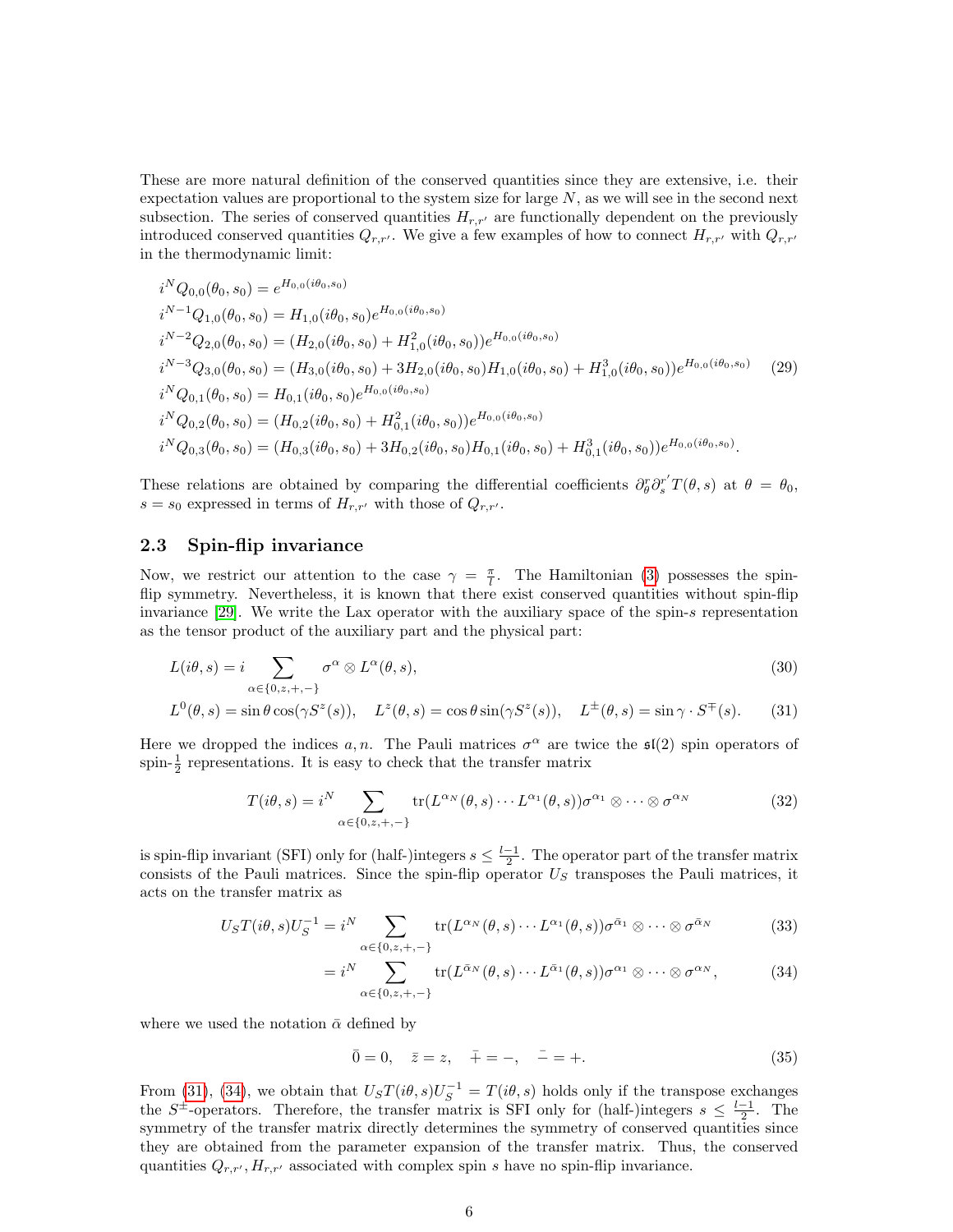## 2.4 Locality and extensivity of conserved quantities

Extensivity is a natural property we expect for conserved quantities as thermodynamic variables.

Extensivity is obtained as a consequence of "locality" of an operator [\[13\]](#page-17-0). Here we say an operator is local if it is written as a translationally invariant sum of local operators  $q^{(r)}$  with support size r:

$$
Q = \sum_{x=0}^{N-1} \Pi_x(q^{(r)} \otimes \mathbf{1}^{\otimes N-r}).
$$
\n(36)

 $\Pi_x$  is the shift operator  $\Pi_x(\sigma^{\alpha_1} \otimes \cdots \otimes \sigma^{\alpha_N}) = \sigma^{\alpha_{1+x}} \otimes \cdots \otimes \sigma^{\alpha_{N+x}}$  under the identification  $N + x \equiv x$  due to the periodic boundary condition. The question is how much the notion of locality is extended to obtain extensivity.

The weakest condition to obtain extensivity is called "pseudolocality" [\[13\]](#page-17-0). Pseudolocality is defined through the Hilbert-Schmidt inner product. Within the space  $\mathcal{A}_N$  of all translationally invariant traceless operators consisting of  $N$  sites, let the traceless deformation of the Hilbert-Schmidt inner product be defined by

$$
\langle A, B \rangle = \frac{\text{tr}(A^{\dagger}B)}{\text{tr}(\mathbf{1}^{\otimes N})} - \frac{\text{tr}A^{\dagger}}{\text{tr}(\mathbf{1}^{\otimes N})} \frac{\text{tr}B}{\text{tr}(\mathbf{1}^{\otimes N})}, \quad A, B \in \mathcal{A}_N.
$$
 (37)

Note that  $\langle B, A \rangle = \overline{\langle A, B \rangle} \neq \langle A, B \rangle$  for non-Hermitian A and B. The deformed norm is defined through the inner product by  $||Q|| = \sqrt{\langle Q, Q \rangle}$ . The deformed Hilbert-Schmidt inner product satisfy the Cauchy-Schwartz inequality [\[13\]](#page-17-0):

$$
|\langle A, B \rangle| \le ||A|| \, ||B||. \tag{38}
$$

We say an operator  $Q \in \mathcal{A}_N$  is pseudolocal when the square norm  $||Q||^2$  has volume-scaling in the thermodynamic limit  $N \to \infty$ :

$$
0 < \lim_{N \to \infty} \frac{1}{N} ||Q||^2 = \lim_{N \to \infty} \frac{1}{N} \langle Q, Q \rangle < \infty \tag{39}
$$

and finite overlap with at least one local operator b:

$$
\lim_{N \to \infty} \langle b, Q \rangle \neq 0. \tag{40}
$$

Slightly stronger locality than pseudolocality is called "quasilocality" [\[13\]](#page-17-0). We call  $Q \in A_N$  a quasilocal operator if there exists, for an operator Q written in the form of translationally invariant sums of local operators and a non-local correction:

$$
Q = \sum_{x=0}^{N-1} \sum_{r=2}^{N} \Pi_x(q^{(r)} \otimes \mathbf{1}^{\otimes N-r}), \tag{41}
$$

a positive  $\xi$  such that

$$
||q^{(r)}|| \leq Ce^{-\xi r} \tag{42}
$$

with a constant  $C$ . Actually, many conserved quantities are known to have quasilocality  $[12, 27]$  $[12, 27]$ .

Our interest is whether quasilocality and extensivity holds for conserved quantities  $Q_{r,r}(\theta, s)$ by changing the parameters, especially their derivatives  $(r, r')$ . Among several ways to derive the N-dependence of the norms  $||Q_{r,r'}(\theta, s)||$  [\[25,](#page-18-12) [27\]](#page-18-1), we follow the method used in [\[27\]](#page-18-1), which allows us to check the quasilocality as well. The case of  $(r, r') = (0, 1)$  in our notation is discussed in the original paper [\[27\]](#page-18-1). Since the calculation for an arbitrary set  $(r, r')$  is cumbersome, we show the  $(r, r') = (0, 2)$  and  $(1, 1)$  cases as representative examples. The arbitrary  $(r, r')$  case is also briefly mentioned.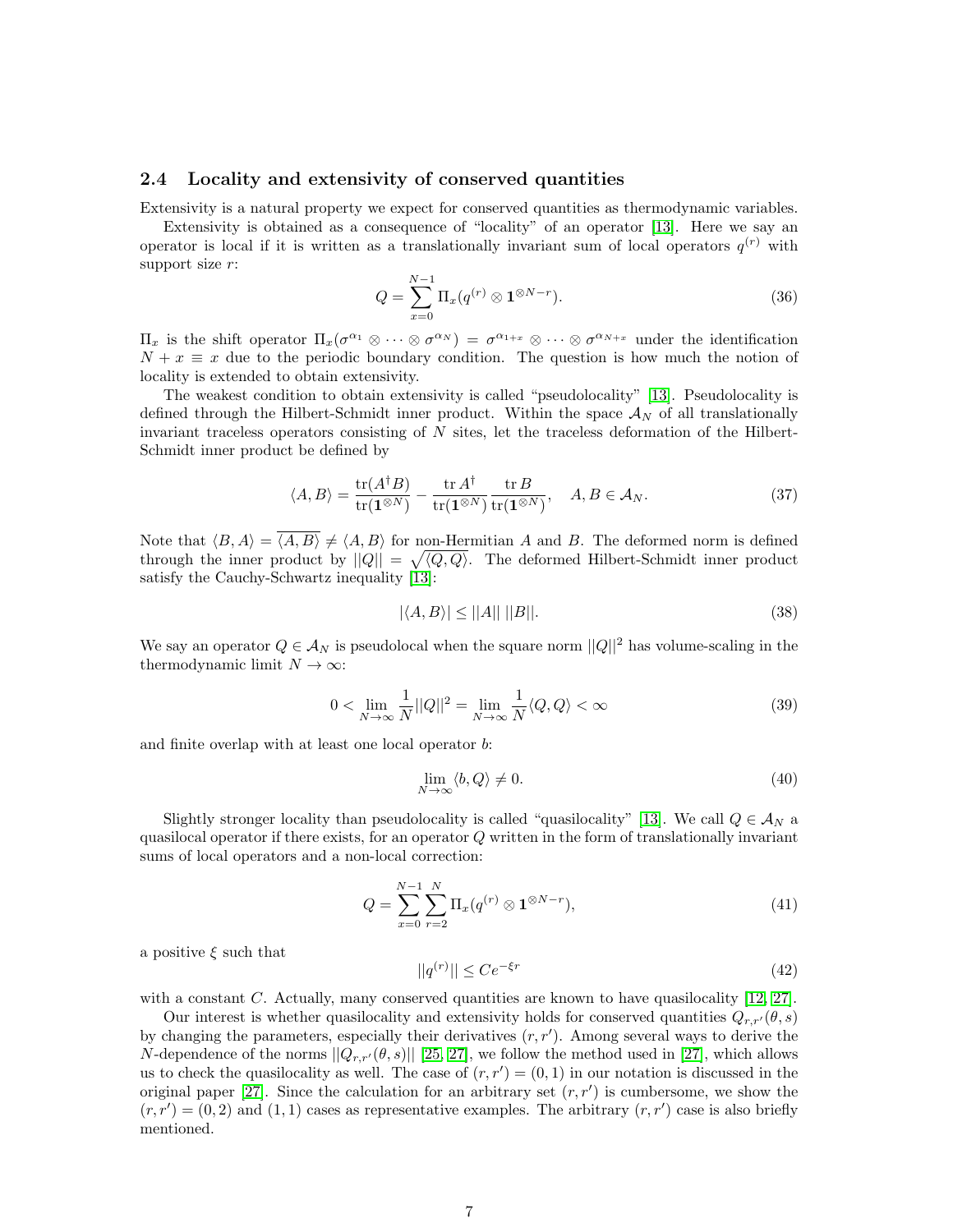Due to the parameter expansion of the transfer matrix [\(27\)](#page-4-0), we have

$$
Q_{0,2}(\theta_0, s_0) = \partial_s^2 T(\theta, s) \Big|_{\theta = \theta_0, s = s_0} \tag{43}
$$

$$
= \sum_{\alpha \in \{0, z, +, -\}} \text{tr}\left\{\partial_s^2 (L^{\alpha_N}(\theta, s) \cdots L^{\alpha_1}(\theta, s))\right\}\Big|_{\theta = \theta_0, s = s_0} \sigma^{\alpha_1} \otimes \cdots \otimes \sigma^{\alpha_N}.
$$
 (44)

By definition, a conserved quantity is written as a translationally invariant summation form:

$$
Q_{0,2}(\theta_0, s_0) = (\sin \theta)^N (\gamma \cot \theta)^2 \sum_{1 \le x < y \le N} \mathbf{1}^{\otimes x-1} \otimes \sigma^z \otimes \mathbf{1}^{\otimes y-x-1} \otimes \sigma^z \otimes \mathbf{1}^{\otimes N-y} + (\sin \theta)^N \sum_{x=0}^{N-1} \sum_{r=2}^N \Pi_x \left( Q_{0,2}^{(r)}(\theta, s) \otimes \mathbf{1}^{\otimes N-r} \right) + (\sin \theta)^N \Pi_x \left( P_{0,2}^{(N)}(\theta, s) \right) + \text{const.}
$$
\n
$$
(45)
$$

The first two terms and the constant are obtained from the expectation value on the highest weight vector  $|0\rangle$  in the auxiliary space, while the third term is obtained as the expectation value on the other vectors. For  $s_0 = \ln (n \in \mathbb{Z})$ , the operator  $Q_{0,2}^{(r)}(\theta, s_0)$  consists of local operators with support size r:

$$
Q_{0,2}^{(r)}(\theta, s_0) = \begin{cases} \gamma \cot \theta \sum_{d=2}^{r-1} q^{(d)}(\theta, s_0) \otimes \mathbf{1}^{\otimes r-d} \otimes \sigma^z + \gamma \cot \theta \sum_{d=2}^{r-1} \sigma^z \otimes \mathbf{1}^{\otimes r-d-1} \otimes q^{(d)}(\theta, s_0) + \partial_s' q^{(r)}(\theta, s_0) & r \leq \frac{N-1}{2} \\ \gamma \cot \theta \sum_{d=2}^{r-1} \sigma^z \otimes \mathbf{1}^{r-d-1} \otimes q^{(d)}(\theta, s_0) + \partial_s' q^{(r)}(\theta, s_0) & r \geq \frac{N+1}{2}, \end{cases}
$$
\n
$$
(46)
$$

where  $q^{(d)}(\theta, s_0)$  is a local operator with support size d:

$$
q^{(d)}(\theta, s_0) = (\sin \theta)^{-d} 2\gamma \sin \gamma \sum_{\alpha} \langle 1 | L^{\alpha_{d-1}}(\theta, s_0) \cdots L^{\alpha_2}(\theta, s_0) | 1 \rangle \sigma^{-} \otimes \sigma^{\alpha_2} \otimes \cdots \otimes \sigma^{\alpha_{d-1}} \otimes \sigma^{+}.
$$
 (47)

We denote "the restricted differentiation" by  $\partial'_s$  which acts as

$$
\partial_s' q^{(r)}(\theta, s) \Big|_{s=s_0} = (\sin \theta)^{-r} 2\gamma \sin \gamma \sum_{\alpha} \sum_{k=2}^{\min(r-1, \frac{N-1}{2})} \langle 1 | L^{\alpha_{r-1}}(\theta, s) \cdots \partial_s L^{\alpha_k}(\theta, s) \cdots L^{\alpha_2}(\theta, s) | 1 \rangle \Big|_{s=s_0}
$$
  
 
$$
\times \sigma^- \otimes \sigma^{\alpha_2} \otimes \cdots \otimes \sigma^{\alpha_{r-1}} \otimes \sigma^+
$$
(48)

becoming the normal differentiation for  $r \leq \frac{N-1}{2}$ . Note that these expressions are available only for odd  $N$ , although the even  $N$  case is similarly expressed. The non-local correction is also written in terms of the restricted differentiation as

$$
P_{0,2}^{(N)}(\theta,s) = \partial_s' p^{(N)}(\theta,s),\tag{49}
$$

$$
p^{(N)}(\theta,s) = (\sin \theta)^{-N} \sum_{\alpha} \sum_{m=1}^{l-1} \langle m | L^{\alpha_N}(\theta,s) \cdots L^{\alpha_2}(\theta,s) \partial_s L^{\alpha_1}(\theta,s) | m \rangle \sigma^{\alpha_1} \otimes \cdots \otimes \sigma^{\alpha_N}.
$$
 (50)

 $Q_{0,2}$  is a quasilocal operator if there exists, for the local operators  $Q_{0,2}^{(r)}$ , a positive  $\xi$  such that  $||Q_{0,2}^{(r)}|| \leq Ce^{-\xi r}$  and the corrections  $P_{0,2}^{(N)}$  are exponentially small as the system size grows  $||P_{0,2}^{(N)}|| \leq C'e^{-\xi N}$ . In order to compute the norms  $||Q_{0,2}^{(r)}||, ||P_{0,2}^{(N)}||$ , we use the real and symmetric matrix  $T(\bar{\theta}, \bar{s}; \theta, s)$  defined in [\[27\]](#page-18-1), which originates in "the double Lax operator". We also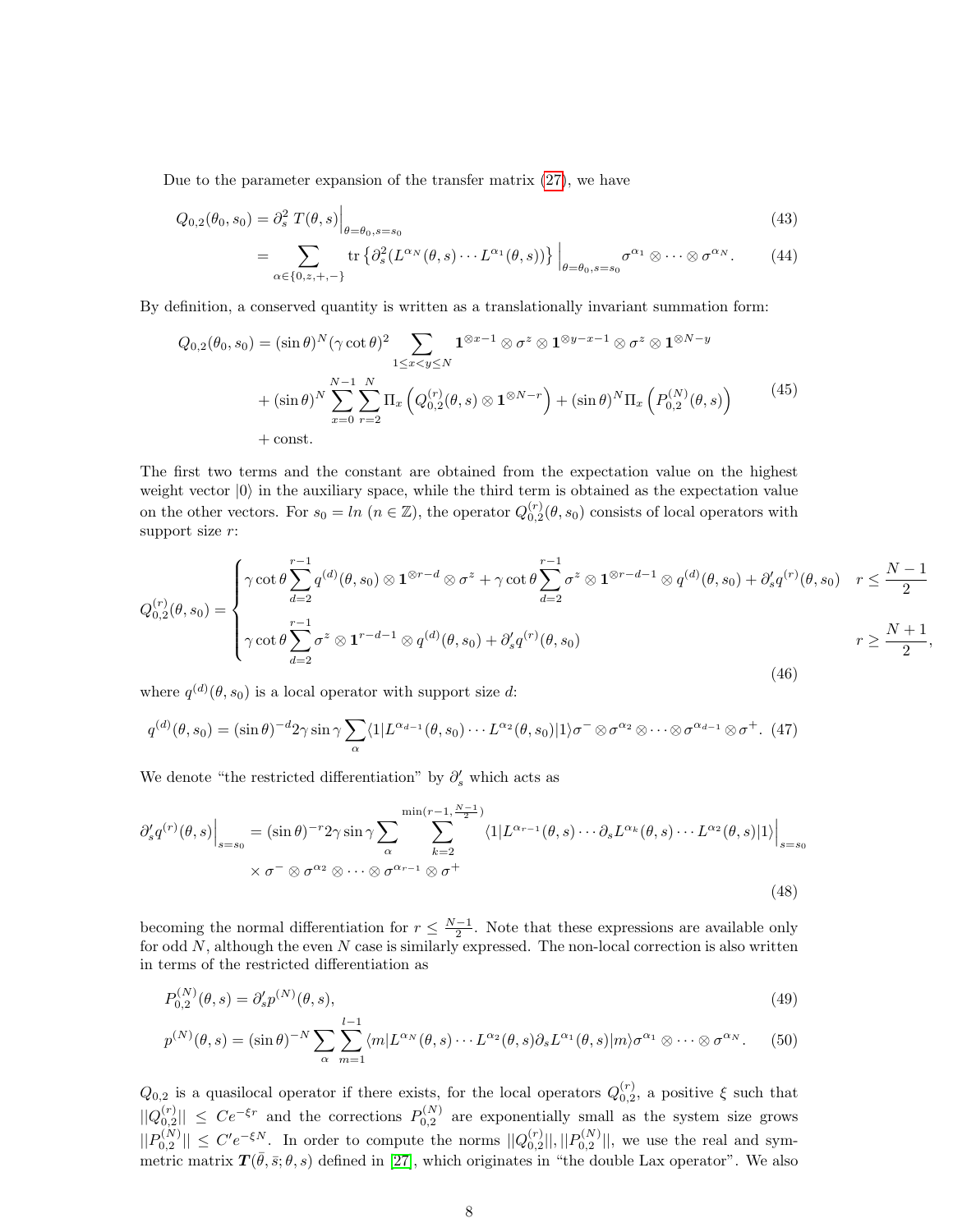introduce its derivatives  $\mathbf{V}(\bar{\theta},\bar{s};\theta,s), \mathbf{U}(\bar{\theta},\bar{s};\theta,s)$ :

$$
\boldsymbol{T}(\bar{\theta},\bar{s}_{0};\theta,s_{0})=\sum_{m=1}^{l-1}\left((\cos(\gamma m))^{2}+|\cot\theta|^{2}(\sin(\gamma m))^{2}\right)|m\rangle\langle m|+\sum_{m=1}^{l-2}\frac{\sin(\gamma m)\sin(\gamma(m+1))}{2|\sin\theta|^{2}}\left(|m\rangle\langle m+1|+|m+1\rangle\langle m|\right),\tag{51}
$$

$$
\mathbf{V}(\bar{\theta},\bar{s}_0;\theta,s_0) = \sum_{m=1}^{l-1} \gamma^2 \left( (\sin(\gamma m))^2 + |\cot \theta|^2 (\cos(\gamma m))^2 \right) |m\rangle\langle m| + \sum_{m=1}^{l-2} \frac{2\gamma^2 (\cos(\gamma m))^2 \sin(\gamma (m+1))}{|\sin \theta|^2 \sin(\gamma m)} |m+1\rangle\langle m|, \tag{52}
$$

$$
\boldsymbol{U}(\bar{\theta},\bar{s}_{0};\theta,s_{0})=\sum_{m=1}^{l-1}\gamma^{4}\left((\cos(\gamma m))^{2}+|\cot\theta|^{2}(\sin(\gamma m))^{2}\right)|m\rangle\langle m|+\sum_{m=1}^{l-2}\frac{8\gamma^{4}\sin(\gamma m)\sin(\gamma(m+1))}{|\sin\theta|^{2}}|m+1\rangle\langle m|.
$$
\n(53)

The square norm of the local operator  $q^{(r)}$  is then expressed as

$$
||q^{(r)}(\theta, s_0)||^2 = (2\gamma \sin \gamma)^2 |\sin \theta|^{-4} \langle 1 | \mathbf{T}(\bar{\theta}, \bar{s}_0; \theta, s_0)^{r-2} | 1 \rangle
$$
 (54)

whose upper bound is evaluated by the leading eigenvalue  $\tau_1(\theta, s_0)$  of  $\mathbf{T}(\bar{\theta}, \bar{s}_0; \theta, s_0)$ . For the spectral parameter  $\theta$  in "the quasilocal strip" Im  $\theta \in (\frac{l-1}{2} + ln, \frac{l+1}{2} + ln)$   $(n \in \mathbb{Z})$ , the eigenvalues are contracting and the largest one  $\tau_1$  satisfies  $0 < \tau_1 < 1$  [\[27\]](#page-18-1). Note that the conditions Im  $\theta \in$  $\left(-\frac{1}{2} + \ln, \frac{1}{2} + \ln\right)$  also provide another quasilocal strip for  $s_0 = l(n + \frac{1}{2})$ . Thus we have

$$
||q^{(r)}(\theta, s_0)|| \le C_1 e^{-\xi r}
$$
\n(55)

with the decay length  $\xi = -\frac{1}{2} \log \tau_1 > 0$  [\[27\]](#page-18-1). Indeed, the quasilocal operator  $Q_{0,1}(\theta, s_0)$  is written by the translationally invariant sums of the exponentially decaying operators  $q^{(r)}$  with their support size  $r(r = 2, ..., N)$  [\[27\]](#page-18-1). The upper bound of the norm  $||\partial_s q^{(r)}||$  is also evaluated by  $\tau_1$ . Using the Cauchy-Schwartz inequality for the Hilbert-Schmidt norm, we obtain

$$
||\partial_s' q^{(r)}(\theta, s)|_{s=s_0}|| \leq \begin{cases} C_2 r e^{-\xi r} + \mathcal{O}(e^{-\xi r}) & r \leq \frac{N-1}{2} \\ C_3 N e^{-\xi r} + \mathcal{O}(e^{-\xi r}) & r \geq \frac{N+1}{2} .\end{cases}
$$
(56)

Then we find that the norm of the operators  $Q_{0,2}^{(r)}, P_{0,2}^{(N)}$  behave as

$$
||Q_{0,2}^{(r)}(\theta, s_0)|| \le \begin{cases} 2C_4 + \mathcal{O}(re^{-\xi r}) & r \le \frac{N-1}{2} \\ C_4 + \mathcal{O}(Ne^{-\xi r}) & r \ge \frac{N+1}{2}, \end{cases}
$$
(57)  

$$
||P_{0,2}^{(N)}(\theta, s_0)|| \le C_5Ne^{-\xi N} + \mathcal{O}(e^{-\xi N}),
$$

which indicates that the operator 
$$
Q_{0,2}
$$
 is not quasilocal. Moreover, extensivity does not hold for  $Q_{0,2}$  since

$$
||Q_{0,2}(\theta, s_0)||^2 = N \sum_{r=2}^{N} ||Q_{0,2}^{(r)}(\theta, s_0)||^2 + 2\text{Re}||Q_{0,2}^{(r)}(\theta, s_0)|| \, ||P_{0,2}^{(N)}(\theta, s_0)|| + ||P_{0,2}^{(N)}(\theta, s_0)||^2
$$
  

$$
\leq N \sum_{r=2}^{N} C_4^2 + 2N^2 \sum_{r=2}^{\frac{N-1}{2}} 2C_4 C_5 N e^{-\xi N} + 2N^2 \sum_{r=\frac{N+1}{2}}^{N} C_4 C_5 N e^{-\xi N} + C_5^2 N^4 e^{-2\xi N}
$$
  

$$
< N^2 C_4^2 + \mathcal{O}(N)
$$
 (59)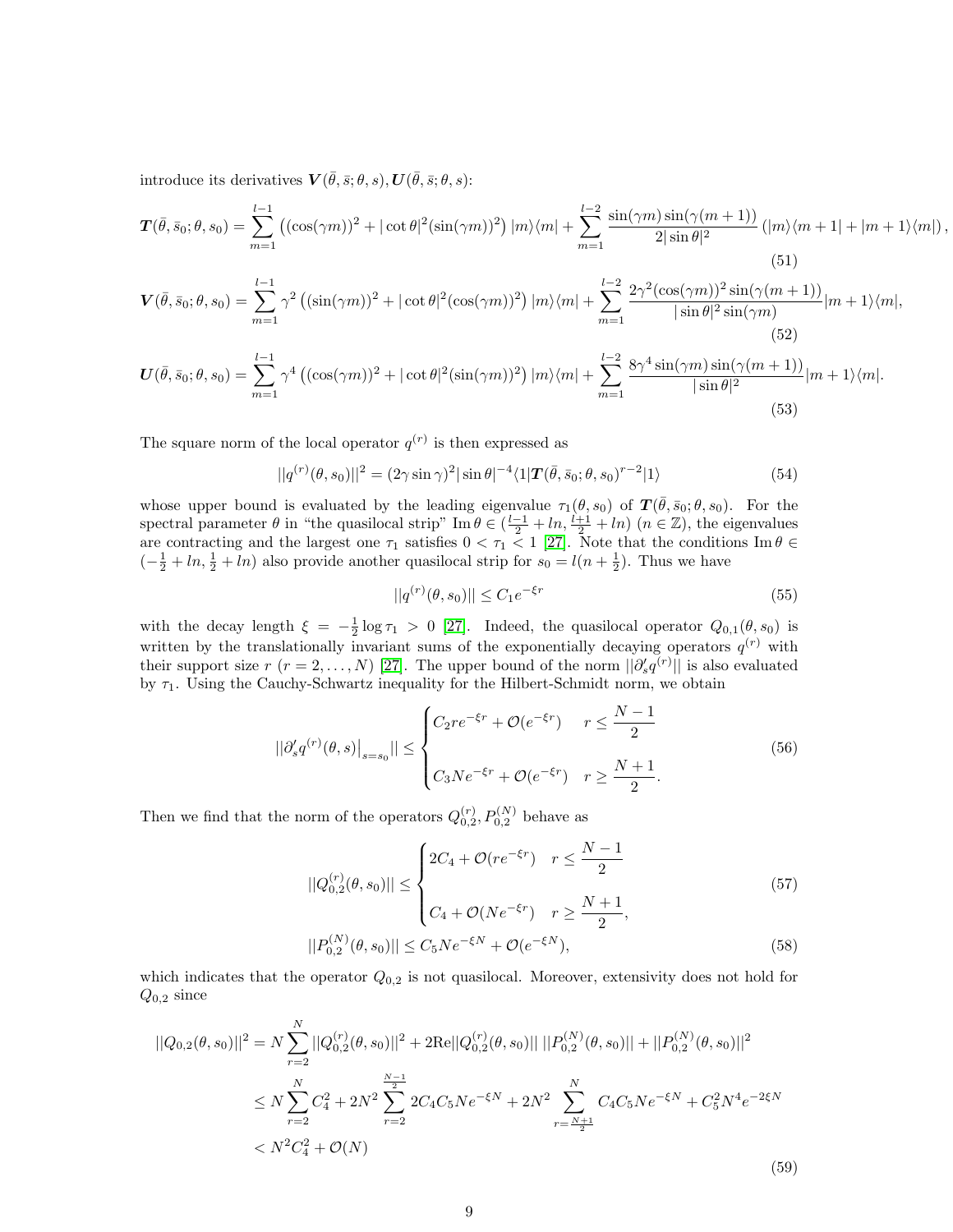not being proportional to the system size N.

For the operator  $Q_{1,1}(\theta, s_0)$ , we obtain the decomposition:

$$
Q_{1,1}(\theta, s_0) = -\gamma (\sin \theta)^N \sum_{x=1}^N \mathbf{1}^{\otimes x-1} \otimes \sigma^z \otimes \mathbf{1}^{\otimes N-x} + \sum_{x=0}^{N-1} \sum_{r=2}^N \Pi_x \left( Q_{1,1}^{(r)}(\theta, s_0) \otimes \mathbf{1}^{\otimes N-r} \right) + \sum_{x=0}^{N-1} \Pi_x \left( P_{1,1}^{(N)}(\theta, s_0) \right) + \text{const.}
$$
 (60)

Similar analysis reads each component behaving as

$$
||Q_{1,1}^{(r)}(\theta, s_0)|| \le C_6 N e^{-\xi r} + \mathcal{O}(r e^{-\xi r}),\tag{61}
$$

$$
||P_{1,1}^{(N)}(\theta, s_0)|| \le C_7 N e^{-\xi N} + \mathcal{O}(e^{-\xi N}).
$$
\n(62)

Thus, the  $Q_{1,1}$  is not quasilocal. No extensivity is observed for  $Q_{1,1}$  since

$$
||Q_{1,1}(\theta, s_0)||^2 = N \sum_{r=2}^{N} ||Q_{1,1}^{(r)}(\theta, s_0)||^2 + 2\text{Re}||Q_{1,1}^{(r)}(\theta, s_0)|| \, ||P_{1,1}^{(N)}(\theta, s_0)|| + ||P_{1,1}^{(N)}(\theta, s_0)||^2
$$
  
\n
$$
\leq N \sum_{r=2}^{N} C_6^2 N^2 e^{-2\xi r} + 2N^2 \sum_{r=2}^{N} C_6 C_7 e^{-\xi r} N e^{-\xi N} + C_7^2 N^4 e^{-2\xi N}
$$
  
\n
$$
< C_6^2 N^3 \frac{e^{-4\xi}}{1 - e^{-2\xi}} + \mathcal{O}(N^4 e^{-\xi N}),
$$
\n(63)

which is not proportional to N. We found that the conserved quantity  $Q_{r,r'}(\theta, s_0)$  for arbitrary  $(r, r')$  behaves as

<span id="page-9-2"></span>
$$
||Q_{r,r'}(\theta, s_0)||^2 \sim N^{2r+r'}.
$$
\n(64)

Thus, only the operator  $Q_{0,1}(\theta, s_0)$  has extensivity, which is also quasilocal.

The extensivity of another series of conserved quantities  $H_{r,r'}$  is showed from direct calculation of their expectation values on "the Bethe states". The expectation value of the transfer matrix on the Bethe state has been obtained [\[21\]](#page-18-4) as

<span id="page-9-0"></span>
$$
\langle \lambda | T(\lambda, s) | \lambda \rangle = Q\left(\lambda + i\gamma(s + \frac{1}{2})\right) Q\left(\lambda - i\gamma(s + \frac{1}{2})\right) \sum_{m=0}^{l-1} \frac{f(\lambda + i\gamma(s + m))}{Q(\lambda + i\gamma(s + m + \frac{1}{2}))Q(\lambda + i\gamma(s + m - \frac{1}{2}))}.
$$
\n
$$
(65)
$$

A set of Bethe roots  $\lambda = \{\lambda_j\}_{j=1,\dots,n}$  characterizes each highest weight eigenstate called the Bethe state. Here we introduced the functions  $\mathsf{Q}(\lambda)$  and  $f(\lambda)$  defined by

$$
Q(\lambda) = \prod_{j=1}^{n} \sinh(\lambda - \lambda_j), \quad f(\lambda) = (\sinh \lambda)^N.
$$
 (66)

For large N, the term of  $m=0$  becomes dominant for  $s=s_0$  around the shift point  $\lambda=\frac{i\gamma}{2}$ , while the other terms exponentially decay as  $N$  grows. Thus,  $(65)$  effectively becomes

<span id="page-9-1"></span>
$$
\langle \lambda | T(\lambda, s) | \lambda \rangle \sim f(\lambda + i\gamma s) \frac{Q(\lambda - i\gamma (s + \frac{1}{2}))}{Q(\lambda + i\gamma (s - \frac{1}{2}))}.
$$
\n(67)

In the thermodynamic limit, the Bethe roots  $\lambda_j$  form the Bethe strings by densely distributing along the real axis [\[34\]](#page-18-14). There are finite l types of Bethe strings for the anisotropy  $\gamma = \frac{\pi}{l}$ . The string of type  $r$   $(r = 1, \ldots, l - 1)$  consists of r strings:

$$
\lambda = \lambda_{\rm R} + i\gamma \left( m - \frac{r+1}{2} \right), \quad m = 1, \dots, r \tag{68}
$$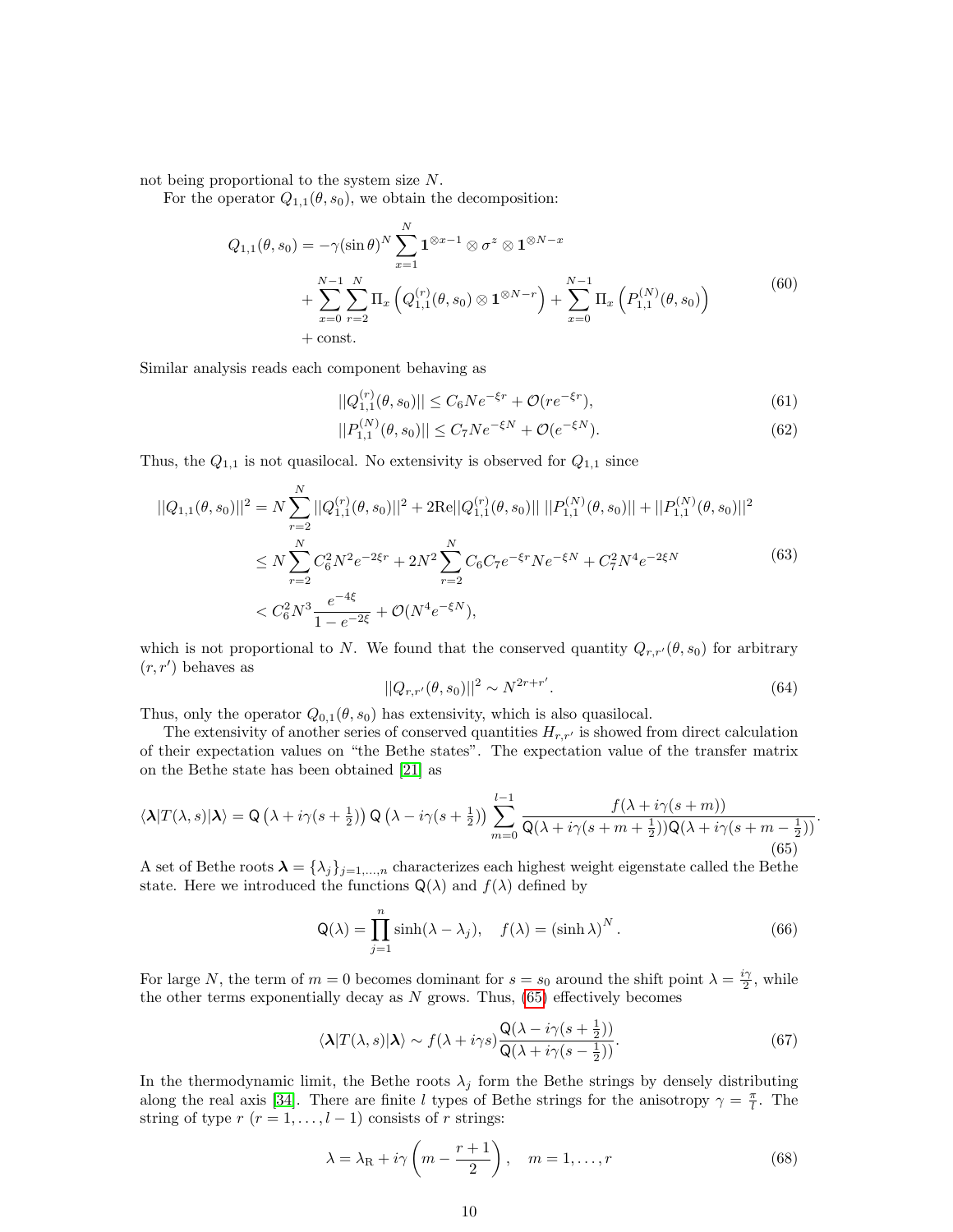<span id="page-10-1"></span>Table 1: Locality and extensivity properties of conserved quantities for the gapless XXZ model are listed. Remind that pseudolocaliy is the weakest condition for an operator to be extensive. The spectral parameter  $\theta$  is to be in the quasilocal strip. The charge  $H_r^{(\frac{1}{2})}(\lambda)$  at the shift point  $\lambda = \frac{i\gamma}{2}$  is the local charge which coincides with the Hamiltonian for  $r = 1$ . Although quasilocality of  $H_1^{(\frac{l}{2})}$  $\frac{(\frac{1}{2})}{1}(\frac{i\gamma}{2}+t)$   $(t \in \mathbb{R})$  has been proved only at the isotropic point [\[12\]](#page-17-5), we expect the same for the anisotropic case. No classification has been achieved yet for  $Q_r^{(\frac{1}{2})}(\theta)$  which are not listed here.

| $pseudolocal \Rightarrow$ extensive                                                                                                 | non-extensive                  |
|-------------------------------------------------------------------------------------------------------------------------------------|--------------------------------|
| $H_r^{\left(\frac{t}{2}\right)}(\lambda), H_{r,r'}(\lambda,s)$                                                                      | $Q_{r,r'\neq 1}(\theta,s_0)$   |
| quasilocal<br>local<br>$H_r^{(\frac{l}{2})}(\frac{i\gamma}{2})$<br>$H_1^{(\frac{l}{2})}(\frac{i\gamma}{2}+t),\,Q_{0,1}(\theta,s_0)$ | $Q_{r,r'}(\theta, s \neq s_0)$ |

with the real center  $\lambda_R \in \mathbb{R}$ , while the Bethe string of type l contains only one string with the shifted center whose imaginary part given by  $\frac{i\pi}{2}$ . The former types of strings are called "positive" parity" strings and the latter "negative parity" strings. By introducing the Bethe string densities  $\rho_r(\lambda)$  (r = 1,...,l), i.e. the density of the Bethe string centers, the logarithmic derivative of [\(67\)](#page-9-1) reads

<span id="page-10-0"></span>
$$
\lim_{N \to \infty} \frac{1}{N} \langle \lambda | H_{r,r'}(\lambda, s) | \lambda \rangle = \sum_{r=1}^{l} \int_{-\infty}^{\infty} d\mu \, h_j^{(r,r')}(\lambda - \mu, s) \rho_j(\mu) \tag{69}
$$

for  $(r, r') \neq (0, 0)$ . In the right-hand side, a set of Bethe roots are replaced by a set of Bethe string densities  $\{\rho_r(\lambda)\}_{r=1,\dots,l}$  which a set of Bethe roots  $\lambda$  approaches in the thermodynamic limit. The bound-state particle density  $h_j^{(r,r')}$  is given by

$$
\hat{h}_j^{(r,r')}(k,s) = \begin{cases}\n(-ik)^{r-1} \partial_s^{r'} \frac{\sinh((l-2s)\frac{\gamma k}{2})\sinh(j\frac{\gamma k}{2})}{\sinh(\frac{\gamma k}{2})\sinh(l\frac{\gamma k}{2})} & j = 1, \dots, l-1 \\
-(-ik)^{r-1} \partial_s^{r'} \frac{\sinh(-2s\frac{\gamma k}{2})}{\sinh(l\frac{\gamma k}{2})} & j = l\n\end{cases}
$$
\n(70)

in the Fourier space. Thus, the right hand side of [\(69\)](#page-10-0) remains finite in the thermodynamic limit, which indicates the extensivity of  $H_{r,r'}$ . The list of known locality properties of conserved quantities are provided in Table [1.](#page-10-1)

Note that the SFNI conserved quantities  $H_{r,r'}(\lambda, s)$  are linearly independent from those with spin-flip invariance  $H_r^{(s)}(\lambda)$  which are associated with (half-)integer spins [\[35\]](#page-18-5). We discuss the functional dependence of the SFNI conserved quantities later in connection with the string-charge duality.

# 3 Generalized Gibbs ensemble

Unlike non-integrable systems, integrable systems do not thermalize. Instead, they approach to the steady state described by the generalized Gibbs ensemble (GGE) [\[31\]](#page-18-3) that maximize the entropy under the constraint of fixed expectation values of conserved quantities. Later it has been showed that the system locally approaches to the GGE steady state but not as a whole [\[1,](#page-17-6) [8\]](#page-17-7). Finally, the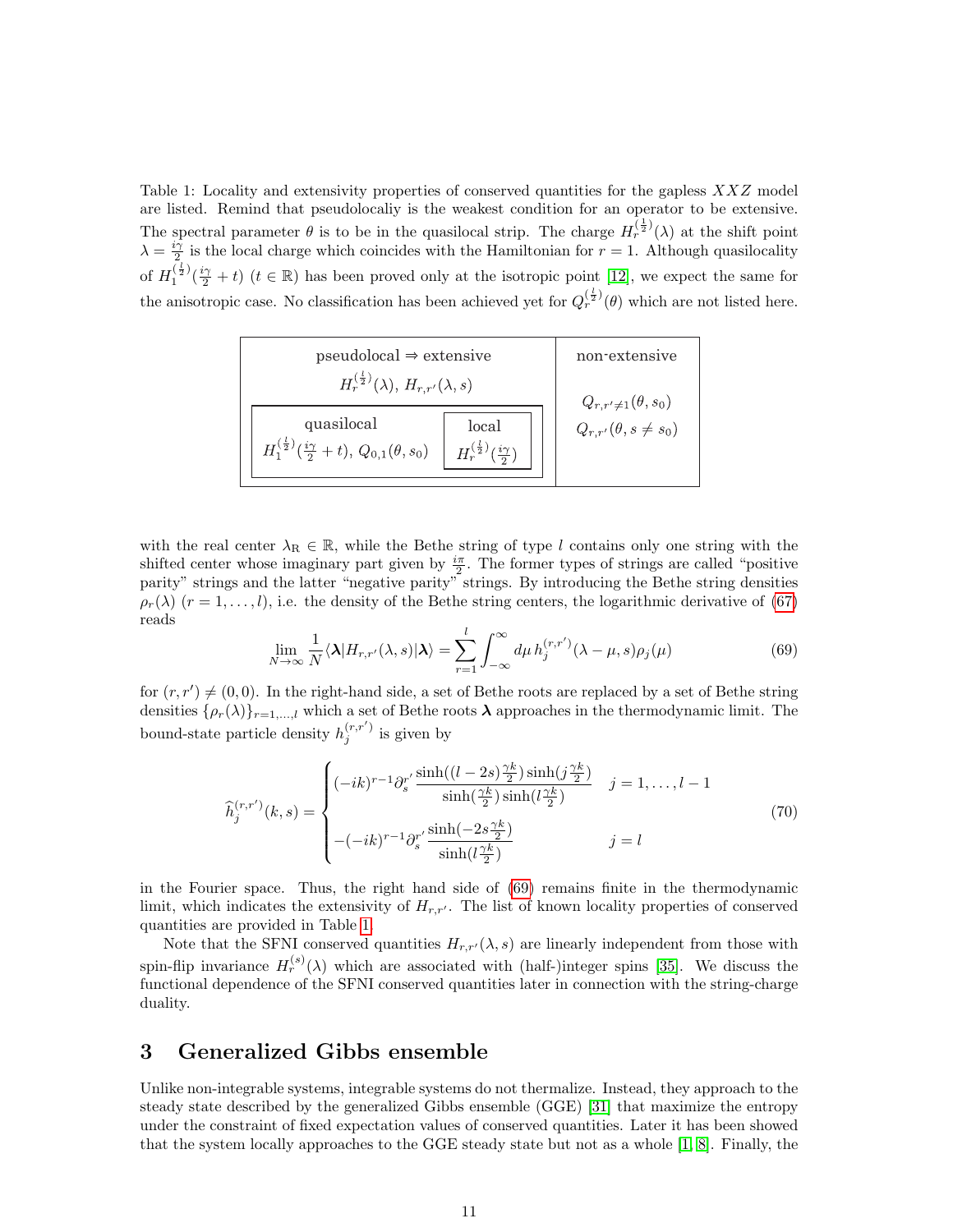GGE conjecture was formulated in the form

$$
\lim_{t \to \infty} \frac{\langle \Psi(t) | O_{\text{local}} | \Psi(t) \rangle}{\langle \Psi(t) | \Psi(t) \rangle} = \text{tr} \left( \rho_{\text{GGE}} O_{\text{local}} \right) \tag{71}
$$

was formulated in [\[5,](#page-17-8) [9\]](#page-17-9). The GGE density matrix  $\rho_{\text{GGE}}(1)$  $\rho_{\text{GGE}}(1)$ , whose idea was first introduced in [\[16,](#page-17-10) [17\]](#page-17-11), consists of the macroscopic number of conserved quantities [\[31\]](#page-18-3) where the Lagrangian multipliars  $\beta_r$  are determined by the initial condition:

$$
\frac{\langle \Psi(0)|Q_r|\Psi(0)\rangle}{\langle \Psi(0)|\Psi(0)\rangle} = \text{tr}\left(\rho_{\text{GGE}}Q_r\right),\tag{72}
$$

since the expectation value of conserved quantities are invariant under time evolution. (Under the presence of the dynamical symmetry, the discussion must be modified by using the time-dependent GGE introduced in [\[22\]](#page-18-15). )

The question we ask is which conserved quantities form a minimum complete set to describe the GGE. This question has been discussed for the  $XXZ$  model by using the string-charge duality [\[35,](#page-18-5) [4,](#page-17-12) [15\]](#page-17-1). However, we are still far from understanding the general framework to construct the GGE for arbitrary integrable systems. In this section, we show that the GGE for the XXZ model consists of functionally independent conserved quantities.

## 3.1 String-charge duality and linear dependence of conserved quantities

The string-charge duality provides the relation between the Bethe string densities for the steady state and the expectation values of conserved quantities on the initial state for the  $XXZ$  model [\[35,](#page-18-5) [4,](#page-17-12) [15\]](#page-17-1). As a conserved quantity is invariant under time evolution, its expectation value on the initial state is the same as that on the relaxation steady state. Since the steady state of the  $XXZ$ model is characterized by the Bethe string densities [\[6\]](#page-17-2) up to the freedom coming from the  $\mathbb{Z}_{2}$ symmetry, the string-charge duality indicates that a set of conserved quantities which determines all the Bethe string densities is nothing but what constitutes the GGE. As the thermodynamic variables, we use the extensive conserved quantities  $H_{r,r'}$  rather than non-extensive ones  $Q_{r,r'}$  in this section.

The first trial of finding the relation between the Bethe string densities and the charges has been discussed in [\[35\]](#page-18-5), which provides the one-to-one correspondence between all local conserved quantities associated with spin- $\frac{1}{2}$  and the one-string hole density for the zero magnetization initial state. The apparent discrepancy was obtained [\[26,](#page-18-16) [35\]](#page-18-5) between the calculation by the GGE with spin- $\frac{1}{2}$  conserved quantities and the results obtained from the microcanonical viewpoint by "the quench action (QA) method" [\[7,](#page-17-13) [6\]](#page-17-2). The improved GGE, which includes quasilocal conserved quantities associated with (half-)integer spins, has been proposed based on the string-charge duality that connects l string-densities with  $l-1$  quasilocal conserved quantities associated with (half-)integer spin [\[15\]](#page-17-1):

$$
\widehat{\rho}_r(k) - \delta_{r,l-1}\widehat{\rho}_l(k) = 2\cosh\left(\frac{\gamma k}{2}\right)\widehat{H}_1^{\left(\frac{r}{2}\right)}(k) - \widehat{H}_1^{\left(\frac{r+1}{2}\right)}(k) - \widehat{H}_1^{\left(\frac{r-1}{2}\right)}(k). \tag{73}
$$

Here we denote the expectation value of conserved quantities in the thermodynamic limit [\(69\)](#page-10-0) simply by  $H_{r,r'}(\lambda)$ .  $H_{r,r'}(k)$  is their Fourier transforms. The relation was systematically derived from the Y -system [\[20\]](#page-18-17), which is equivalent to the thermodynamic Bethe ansatz (TBA). The mismatch between the number of the string-density functions  $(l)$  and the conserved quantities  $(l-1)$  has been explained as a result of the truncation of the Y-system [\[15\]](#page-17-1) that occurs for  $\gamma = \frac{\pi}{l}$  [\[20\]](#page-18-17). The construction of the complete GGE has been achieved in [\[21\]](#page-18-4) by adding one SFNI conserved quantity  $H_{1,1}(\lambda,0)$  as the entry of the string-charge duality:

<span id="page-11-0"></span>
$$
\widehat{\rho}_l(k) = -\cosh\left(\frac{\gamma k}{2}\right)\widehat{H}_1^{(\frac{l-1}{2})}(k) - \frac{1}{\gamma k}\sinh\left(\frac{\gamma k}{2}\right)\widehat{H}_{1,1}(k,0). \tag{74}
$$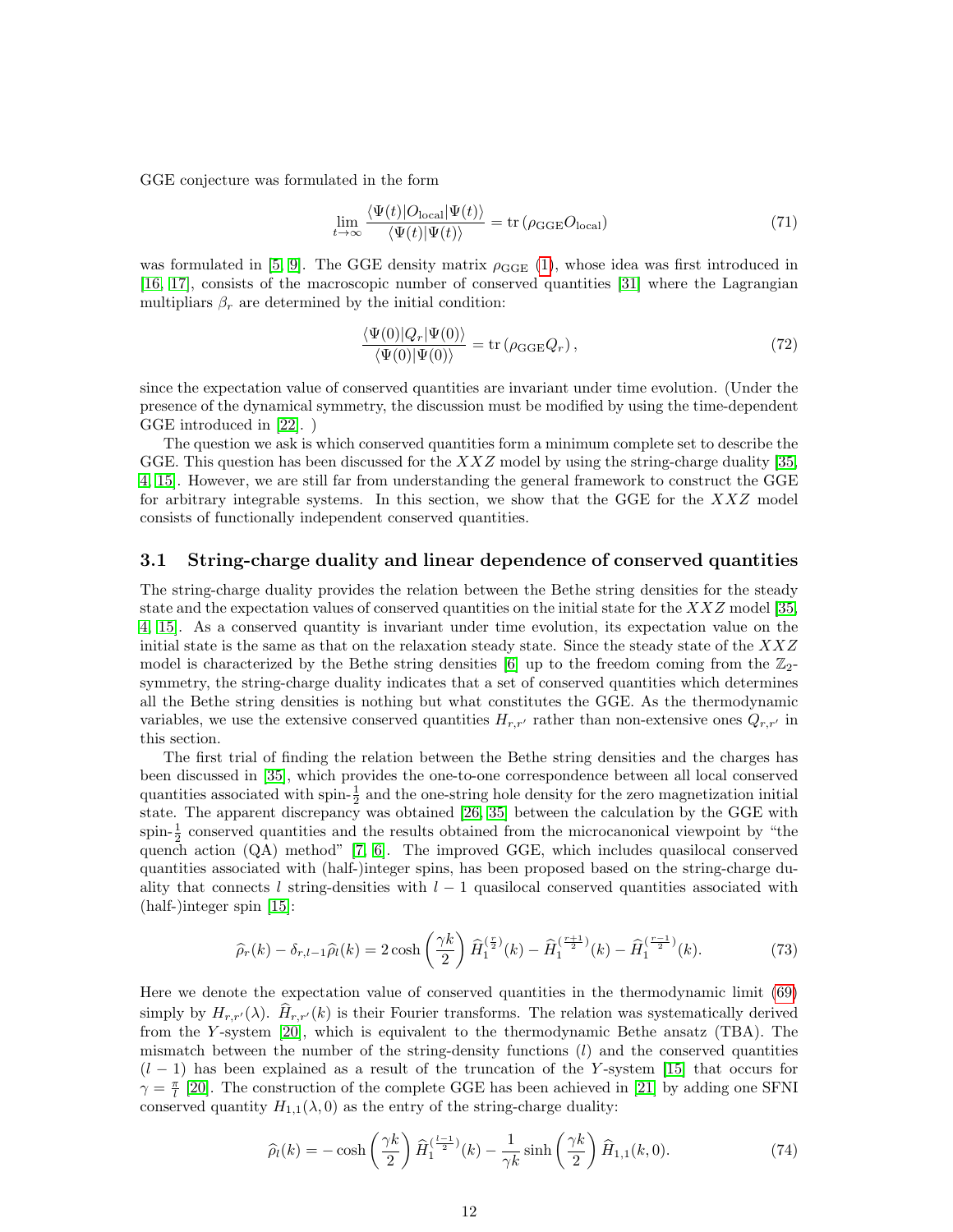However, the question still remaining is why specifically the operator  $H_{1,1}(\lambda, s)$  with  $s = 0$  is chosen to complete the GGE in spite of the existence of infinitely many SFNI conserved quantities.

We found that the generalized string-charge duality:

$$
\widehat{\rho}_l(k) = \widehat{G}^{\prime(r,r')}(k,s)\widehat{H}_1^{\left(\frac{l-1}{2}\right)}(k) + \widehat{G}^{\left(r,r'\right)}(k,s)\widehat{H}_{r,r'}(k,s)
$$
\n(75)

for  $(r, r') \neq (0, 0)$ . The main difference from [\(74\)](#page-11-0) is obtained as the SFNI operator in the last term. This means that any SFNI conserved quantity can determine the string density  $\rho_l(\lambda)$ . The explicit forms of the functions  $G'(r,r')(\lambda,s)$  and  $G(r,r')(\lambda,s)$  are, for instance for  $H_{1,0}(\lambda,s)$ , obtained as

$$
\widehat{\rho}_l(k) = -\frac{\sinh((l-2s)\frac{\gamma k}{2})}{\sinh((l-2s-1)\frac{\gamma k}{2})}\widehat{H}_1^{\left(\frac{l-1}{2}\right)}(k) + \frac{\sinh(\frac{\gamma k}{2})}{\sinh((l-2s-1)\frac{\gamma k}{2})}\widehat{H}_{1,0}(k,s).
$$
(76)

For arbitrary choice of  $(r, r')$  and s, they are determined by the relations

$$
\hat{H}_{1,0}(k,s) = \frac{\sinh((l-2s-1)\frac{\gamma k}{2})}{\sinh((l-2t-1)\frac{\gamma k}{2})}\hat{H}_{1,0}(k,t) - \frac{\sinh((2t-2s)\frac{\gamma k}{2})}{\sinh((l-2t-1)\frac{\gamma k}{2})}\hat{H}_{1}^{(\frac{l-1}{2})}(k),\n\hat{H}_{r,2p}(k,s) = (-ik)^{r-1}(-\gamma k)^{2p}\hat{H}_{1,0}(k,s),\n\hat{H}_{r,2p-1}(k,s) = (-ik)^{r-1}(-\gamma k)^{2p-1}\frac{1}{\sinh((l-2s-1)\frac{\gamma k}{2})}\hat{H}_{1}^{(\frac{l-1}{2})}(k)\n+(-ik)^{r-1}(-\gamma k)^{2p-1}\coth((l-2s-1)\frac{\gamma k}{2})\hat{H}_{1,0}(k,s),
$$
\n(77)

which hold for s satisfying Im  $s \in (0, l)$ . For s without satisfying this condition, we obtain the similar convolution form. The convolutions are naturally regarded as the generalization of linear combination in the continuous  $\lambda$ -space. Therefore, the relations indicate that any SFNI conserved quantity is expressed by a generalized linear combination of one SFNI conserved quantity and a spin-flip symmetric term with  $H^{(\frac{l-1}{2})}(\lambda)$ . We can easily check that the SFI conserved quantity  $H_r^{(\frac{j}{2})}(\lambda)$  is also linearly dependent on  $H_1^{\frac{j}{2}}$   $(j = 1, \ldots, l-1)$  in a very similar way.

Thus, the known set of conserved quantities  $\{H_1^{(\frac{j}{2})}\}$  $\{ {\mathcal{I}}_1^{(5)}(\lambda) \}_{j=1,\ldots,l-1} \cup \{ H_{1,1}(\lambda,0) \}$  that constitutes the complete GGE is equivalent to a set  $\{H_1^{(\frac{j}{2})}\}$  $\{(\frac{1}{2})^{\binom{5}{2}}(\lambda)\}_{j=1,\ldots,l-1} \cup \{H_{r_1,r_1'}(\lambda,s_1)\}\$ for any fixed  $(r_1,r_1')$ and  $s_1 \in \mathbb{C} \setminus \{\frac{1}{2}, \ldots, \frac{l-1}{2}\}\$  in the sense of functional independence (and linear independence here). This is the minimal set to constitute the complete GGE. Note that the product of conserved quantities are in general linearly independent but do not cast in the string-charge duality. That is, the complete string-charge duality, and subsequently, the complete GGE consists only of functionally independent conserved quantities. We show that a certain product of conserved quantities is functionally independent from its components rather than linearly independent in the next section. This indicates that the GGE does not contain all linearly independent conserved quantities.

## 3.2 Magnetization as a SFNI conserved quantity

The characteristic properties of the conserved quantities  $H_{r,r}(\lambda,s)$  associated with complex spin are extensivity and spin-flip non-invariance. On the other hand, the total spin operator, which is not a family of conserved quantities obtained from the transfer matrix associated with (half- )integer spins, is also extensive and pin-flip non-symmetric. This similarity motivates us to expect that the physical meaning of the SFNI conserved quantities is interpreted in terms of the total spin operator. Indeed, the operator  $H_{0,1}(\lambda, s_{\mathbb{R}} + is_{\mathbb{I}})$  coincides with  $S^z$  up to multiplicity in the large imaginary-spin limit:

$$
\lim_{s_{\rm I}\to\infty}\lim_{N\to\infty}\frac{1}{N}i\pi\langle\lambda|H_{1,0}(\lambda,s_{\rm R}+is_{\rm I})|\lambda\rangle=\sum_{j=1}^l n_j\int_{-\infty}^{\infty}d\lambda\,\rho_j(\lambda)=\lim_{N\to\infty}\frac{1}{N}\langle\lambda|S^z|\lambda\rangle.\tag{78}
$$

 $n_j$  are the lengths of Bethe strings where  $n_j = j$  for positive parity strings and  $n_j = 1$  for negative parity strings [\[34\]](#page-18-14). Thus, the conserved quantities without spin-flip invariance is regarded as a generating function of the total spin operator.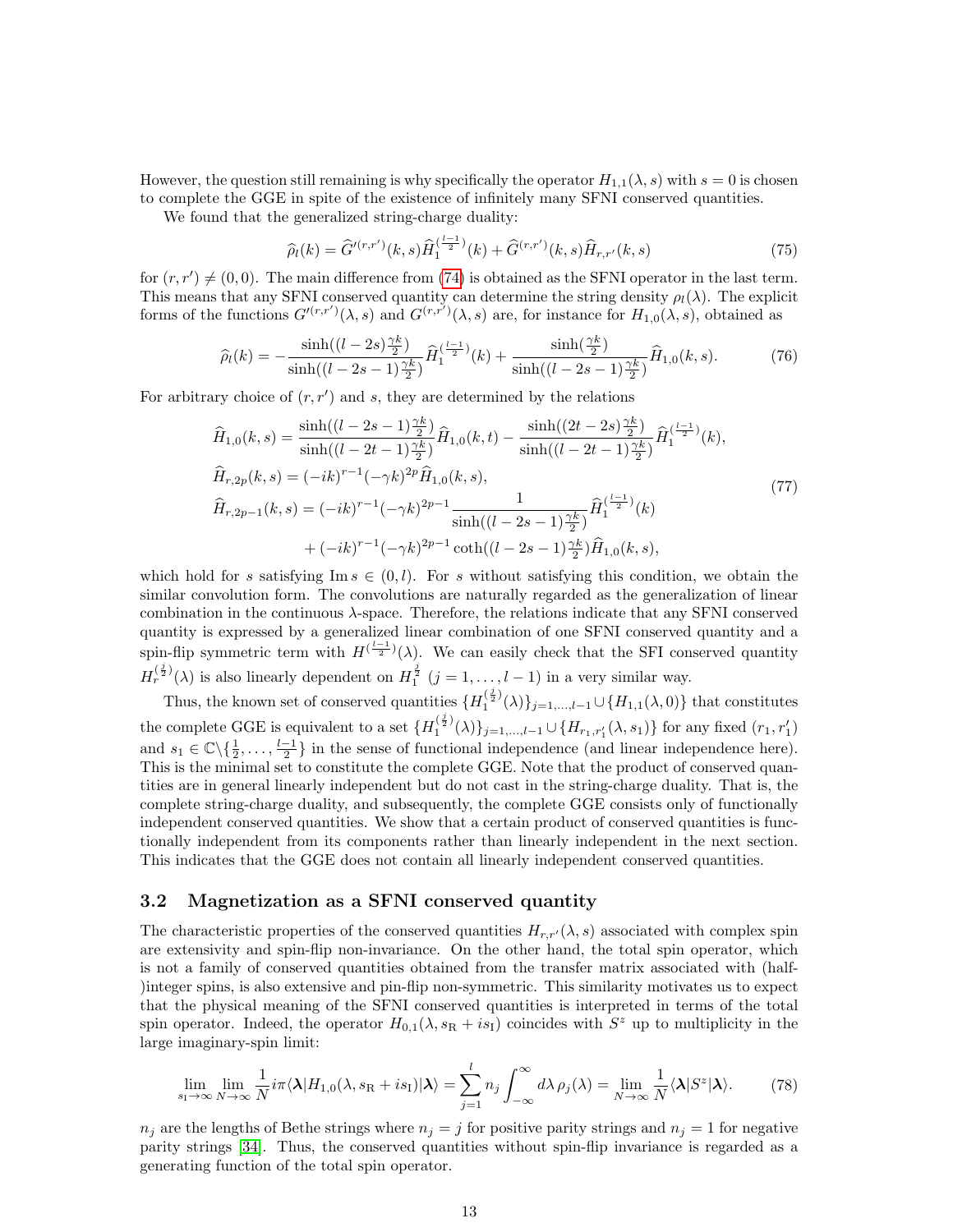## 3.3 Remarks on Generalized Gibbs ensemble

The GGE consisting of a set of conserved quantities  $\{H_1^{(\frac{j}{2})}\}$  $\{ {\binom{1}{2}}^{j} (\lambda) \}_{j=1,...,l-1}$  ∪  $\{ H_{r_1,r_1'} (\lambda, s_1) \}$   $(s_1 \in$  $\mathbb{C}\setminus\{\frac{1}{2},\ldots,\frac{l-1}{2}\}\$  never allows a SFNI conserved quantity and its spin reverse to cast at the same time. If this is allowed, we would face the problem of non-diagonalizability of the GGE density matrix, which implies non-existence of the steady state. Due to the existence of the SFNI conserved quantity, our GGE correctly describes the non-vanishing spin current, which is remarked in [\[24,](#page-18-18) [21\]](#page-18-4). Note that, we cannot identify whether we are working on the positive magnetization sector or the negative one only by the information of the Bethe strings since the Bethe ansatz method discusses only either the sector of positive magnetization or that of negative magnetization. We must properly choose either of two reference states, i.e., the fully polarized positively magnetized state  $|\Omega\rangle$  or the fully polarized negatively magnetized state  $|\Omega\rangle$  according to the initial condition.

As was showed in [\[14\]](#page-17-3), the complete GGE of the  $XXZ$  model in the gapped regime consists only of the SFI conserved quantities, due to the emergence of an infinite tower of string types which invalidating the notion of string parity. The same Bethe-string structure is obtained at the isotropic point, from which we naturally expect that the complete GGE of the  $XXX$  model consists only of the SFI conserved quantities as well. This means that the  $XXZ$  model in these regimes never exhibits persistent spin transport, although there exist SFNI conserved quantities which are not necessarily extensive.

## 4 Ballistic channels for spin currents

Another important application of the SFNI conserved quantities is found in the discussion of the non-vanishing spin current. Non-vanishing currents are characteristic phenomena obtained for integrable systems. Ballistic channels of currents are supported by their overlap with conserved quantities [\[28,](#page-18-0) [32,](#page-18-6) [38\]](#page-18-7). The existence of ballistic channels for the spin current of the XXZ model has been in discussion for a long time [\[3,](#page-17-14) [37\]](#page-18-10) until the discovery of SFNI conserved quantities [\[28\]](#page-18-0). Besides the spin-flip non-invariance, the key property used in the proof to show the non-vanishing spin current is the system-size dependence of the square norms of conserved quantities which cancels the system-size dependence of the overlap in the thermodynamic limit. Although discussed only for quasilocal conserved quantities, we found that the cancellation occurs also for non-quasilocal conserved quantities. In this section, we discuss which non-quasilocal conserved quantities provide ballistic channels of the spin current and whether they improve the lower bound of the Drude weight.

### 4.1 Lower bound for Drude weight

Finite Drude weight indicates the existence of non-vanishing DC current. The Drude weight of current is evaluated by the current-current correlation in the framework of the linear reponse theory:

$$
D(\beta) = \lim_{t \to \infty} \lim_{N \to \infty} \frac{\beta}{2Nt} \int_0^t dt' \langle J(0), J(t') \rangle_{\beta}.
$$
 (79)

The thermal average  $\langle \cdot, \cdot \rangle_{\beta}$  at the temperature  $T = \beta^{-1}$  is reduced to the Hilbert-Schmidt inner product in the high temperature limit  $T \to \infty$  ( $\beta \to 0$ ). The Drude weight is bounded from below by the overlap between the current and conserved quantities [\[23,](#page-18-8) [33\]](#page-18-9). The ballistic channel supported by  $Q_k$  is obtained as the lower bound for the current-current correlation:

<span id="page-13-0"></span>
$$
\lim_{t \to \infty} \lim_{N \to \infty} \frac{1}{2Nt} \int_0^t dt' \langle J(0), J(t') \rangle_\beta \ge \frac{1}{2N} \frac{|\langle J, Q_k \rangle_\beta|^2}{||Q_k||_\beta^2},\tag{80}
$$

which survives in the thermodynamic limit if the ratio  $|\langle J, Q_k \rangle_\beta|^2 / ||Q_k||_\beta^2$  is of the order of the system size. For a finite orthogonal set  $\{Q_k\}$  such that  $\langle Q_j, Q_k \rangle = \delta_{j,k} ||Q_k||^2$ , a ballistic channel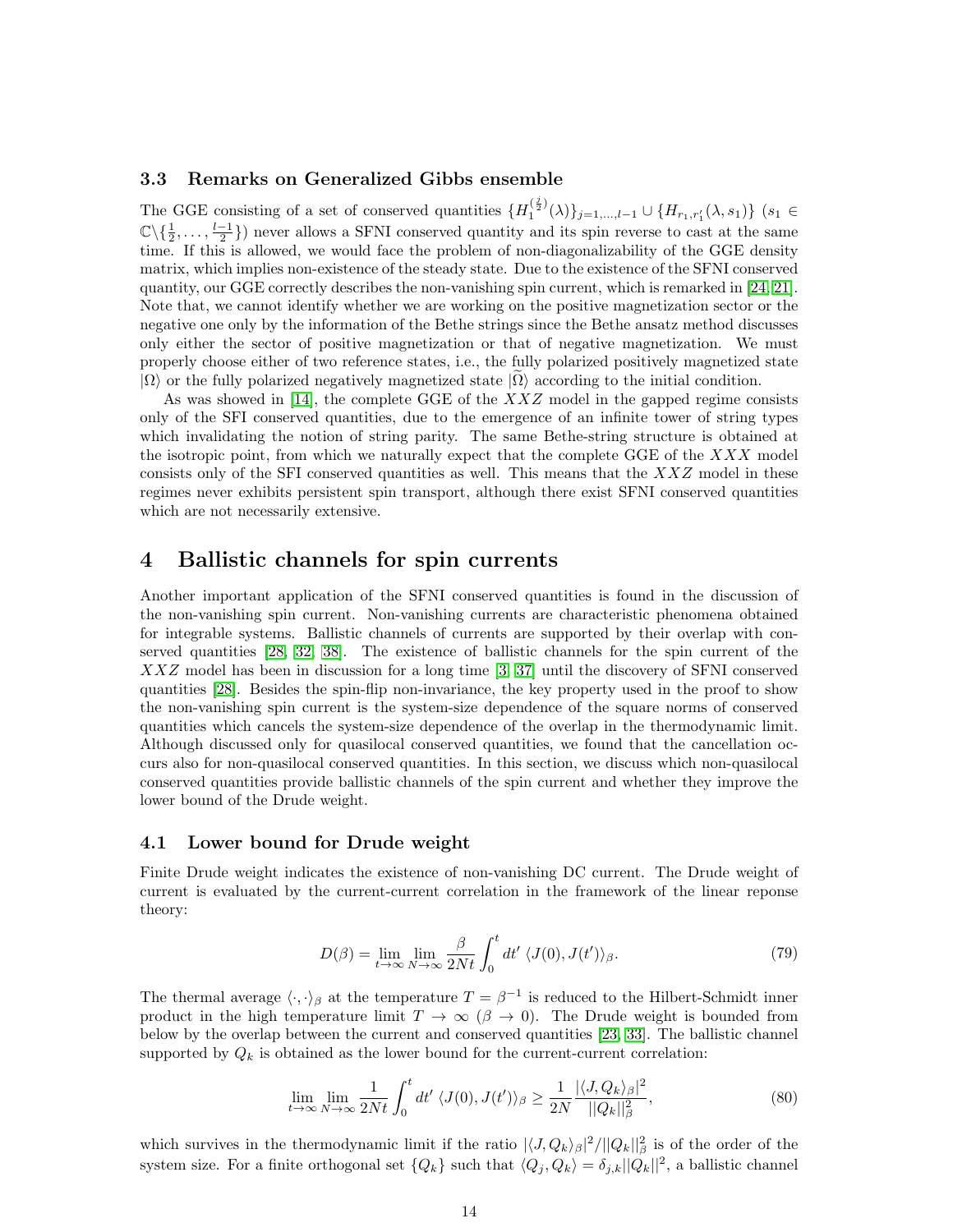supported by each  $Q_k$  does not overlap and thus we have

<span id="page-14-0"></span>
$$
\lim_{t \to \infty} \lim_{N \to \infty} \frac{1}{2Nt} \int_0^t dt' \langle J(0), J(t') \rangle_\beta \ge \frac{1}{2N} \sum_k \frac{|\langle J, Q_k \rangle_\beta|^2}{||Q_k||_\beta^2}.
$$
\n(81)

The saturation condition for the lower bound is clearly understood by decomposing a current into conserved quantities [\[33\]](#page-18-9). The idea is to write down a current and any physical quantity, in principle, by a linear combination of conserved quantities  $Q_k$  and its non-conserved part  $J'$ :

$$
J = \sum_{k} \alpha_k Q_k + J'.
$$
\n(82)

The summation is taken over "a complete set" of linearly independent conserved quantities [\[33\]](#page-18-9). Here the completeness means that the dimension of the linear space spanned by the conserved quantities are equal to the dimension of the Hilbert space. That is, we need the same number of conserved quantities as the dimension of the Hilbert space to express an arbitrary physical quantity in the above form. In this context, the product of conserved quantities must be regarded as an independent conserved quantity from its components. This is very much unlike the independence of conserved quantities in the GGE which consists of functionally independent conserved quantities without containing their product. The coefficients  $\alpha_k$  are, for a finite set  $\{Q_j\}_{j=1,\dots,n}$ , to be determined by the inner product  $\langle J, Q_k \rangle_\beta$  [\[13\]](#page-17-0):

$$
\alpha_k = \sum_{j=1}^n \langle J, Q_j \rangle_\beta K_{jk}^{-1}.\tag{83}
$$

Here we used  $\langle J', Q_k \rangle = 0$  [\[33\]](#page-18-9). Thus, we have the current-current correlation in terms of the overlap with the conserved quantities:

$$
\langle J, J \rangle_{\beta} = \sum_{j,k=1}^{n} \langle J, Q_j \rangle_{\beta} K_{j,k}^{-1} \langle Q_k, J \rangle_{\beta}.
$$
 (84)

If only a subset of conserved quantities is used, the right hand side gives a lower bound. The difference from the previous lower bound [\(80\)](#page-13-0) shows up as the matrix  $K = (K_{i,j})_{1 \leq i,j \leq n}$  given by  $K_{i,j} = \langle Q_i, Q_j \rangle_{\beta}$ , which almost consists of the square norms of conserved quantities but contains their overlap coming from non-orthogonality of conserved quantities. Indeed, the matrix  $K$  is invertible only when all  $Q_k$  are linearly independent.

The spin current operator  $J<sub>S</sub>$  is SFAS and, therefore, does not have overlap with the SFI conserved quantities. The finite lower bound of its Drude weight was found to be realized by the quasilocal conserved quantity  $Q_{0,1}(\theta, s_0)$  without spin-flip invariance [\[27\]](#page-18-1):

$$
D \ge \frac{\beta}{2N} \operatorname{Re} \int_{\mathcal{D}} d^2 \theta f(\theta) \langle J_S, Q_{0,1}(\theta, s_0) \rangle_{\beta}, \quad \mathcal{D} = \{ \theta \, | \operatorname{Im} \theta \in \left( \frac{l-1}{2}, \frac{l+1}{2} \right) \}.
$$
 (85)

Since the conserved quantities of the XXZ model have a continuous parameter  $\theta$ , the summation in [\(81\)](#page-14-0) is replaced by the integral. The function  $f(\theta)$  solves

$$
\int_{\mathcal{D}} d^2\theta' \langle Q_{0,1}(\theta, s_0), Q_{0,1}(\theta', s_0) \rangle_{\beta} f(\theta') = \langle Q_{0,1}(\theta, s_0), J_{\mathcal{S}} \rangle_{\beta},
$$
\n(86)

which is again almost the inverse of the square norms of the conserved quantities but contains their overlap.

#### 4.2 Ballistic channels supported by non-quasilocal conserved quantities

We focus on the high temperature limit  $\beta \to 0$  where the thermal average becomes the Hilbert– Schmidt inner product. Now we ask whether non-quasilocal conserved quantities also provide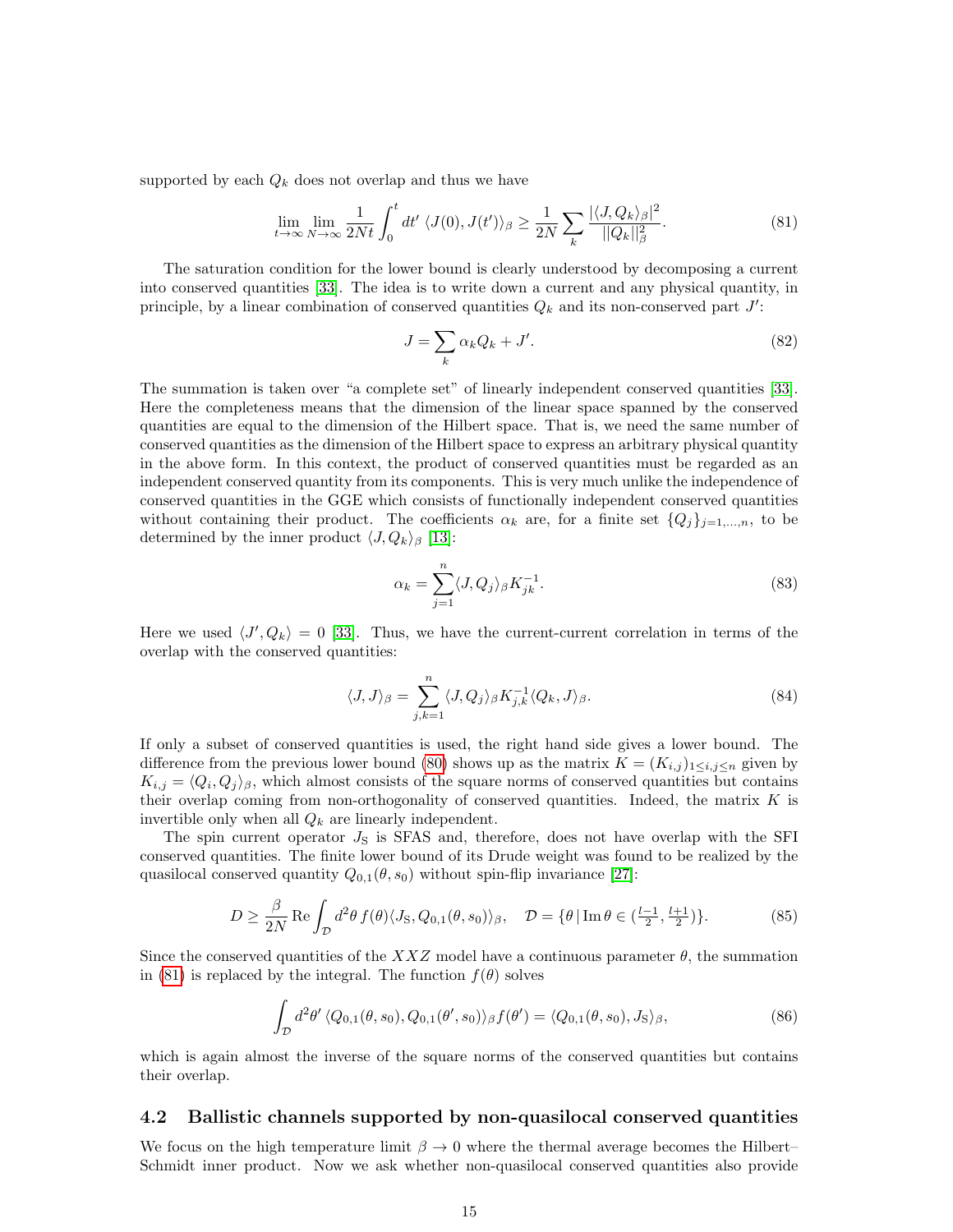ballistic channels for the spin current. From the relation [\(80\)](#page-13-0), we expect the existence of ballistic channels supported by non-quasilocal conserved quantities if the ratio  $|\langle J_S, Q_k\rangle|^2 / ||Q_k||^2$  is of the order of the system size N. Since we have already derived the system-size dependence of the denominator in the second section [\(64\)](#page-9-2), we now compute the system-size dependence of the numerator (current-charge overlaps). Remind that the spin current is defined by

$$
J_{\rm S} = i \sum_{n=1}^{N} \left( \sigma_n^+ \sigma_{n+1}^- - \sigma_n^- \sigma_{n+1}^+ \right). \tag{87}
$$

Its overlap with the conserved quantity is then calculated as

$$
\langle J_S, Q_{r,r'}(\theta, s_0) \rangle = 2^{-N} \text{tr}(J_S^{\dagger} Q_{r,r'}(\theta, s_0))
$$
  
=  $-\frac{i}{4} N \partial_{\theta}^r \partial_s^{r'} \text{tr}\left\{ [L^-(\theta, s), L^+(\theta, s)] (L^0(\theta, s))^{N-2} \right\} \Big|_{s=s_0}.$  (88)

Taking into account of the vanishing condition for  $\partial_{\theta}^{r} \partial_{s}^{r'} L^{\alpha}(\theta, s)$  at  $s = s_0$ , we obtain that only odd  $r'$  leads to the finite overlap:

$$
\langle J_S, Q_{r,2p-1}(\theta, s_0) \rangle \sim N^{r+p}
$$
  

$$
\langle J_S, Q_{r,2p}(\theta, s_0) \rangle = 0.
$$
 (89)

<span id="page-15-0"></span>From  $(64)$  and  $(89)$ , we obtain

$$
\frac{|\langle J_S, Q_{r,2p-1}(\theta, s_0) \rangle|^2}{||Q_{r,2p-1}(\theta, s_0)||^2} \sim N
$$
\n(90)

for any positive integer p. Therefore, any non-quasilocal conserve quantity  $Q_{r,r}(\theta, s_0)$  with odd  $r'$  provides a ballistic channel for the spin current.

The next question is whether the non-quasilocal conserved quantities  $Q_{r,2p-1}$  improve the lower bound of the Drude weight. Actually, it seems that a continuous set of quasilocal conserved quantities already saturates the lower bound [\[27\]](#page-18-1):

$$
D \ge \frac{\beta}{2N} \operatorname{Re} \int_{\mathcal{D}} d^2 \theta f(\theta) \langle J_S, Q_{0,1}(\theta, s_0) \rangle_{\beta} = 1 - \frac{l}{2\pi} \sin\left(\frac{2\pi}{l}\right)
$$
(91)

in comparison with the result obtained by the thermodynamic Bethe ansatz [\[37\]](#page-18-10). This contradictorylooking fact is explained if the non-quasilocal conserved quantities  $Q_{r,2p-1}$  are written as the convolution, i.e. the continuum generalization of the linear combination of the quasilocal ones  $Q_{0,1}$ in the thermodynamic limit. As the SFAS operator, the spin current is decomposed as

$$
J_{\rm S} = \frac{1}{2} \int_{\mathcal{D}} d^2 \theta \sum_{r,p} \alpha_{r,2p-1}(\theta) (Q_{r,2p-1}(\theta,s_0) - U_S Q_{r,2p-1}(\theta,s_0) U_S^{-1}) + J'_{\rm S}.
$$
 (92)

<span id="page-15-1"></span>The convolution relation

$$
Q_{r,2p-1}(\theta,s_0) = \int_{\mathcal{D}} d^2\theta' K_{r,2p-1}(\theta - \theta',s_0) Q_{0,1}(\theta',s_0)
$$
\n(93)

reads the spin current in terms of the quasilocal conserved quantities  $Q_{0,1}$ :

$$
J_{\rm S} = \frac{1}{2} \int_{\mathcal{D}} d^2 \theta \, \widetilde{\alpha}_{0,1}(\theta) (Q_{r,r'}(\theta, s_0) - U_S Q_{r,r'}(\theta, s_0) U_S^{-1}) + J'_{\rm S},
$$
  

$$
\widetilde{\alpha}_{1,0}(\theta) = \sum_{r,r'} \int_{\mathcal{D}} d^2 \theta' \, \alpha_{r,r'}(\theta') K_{r,r'}(\theta' - \theta, s_0), \tag{94}
$$

which indeed indicates that the spin current is purely supported by the quasilocal conserved quantities. We are able to convert the convolution relations [\(93\)](#page-15-1) into the functional relations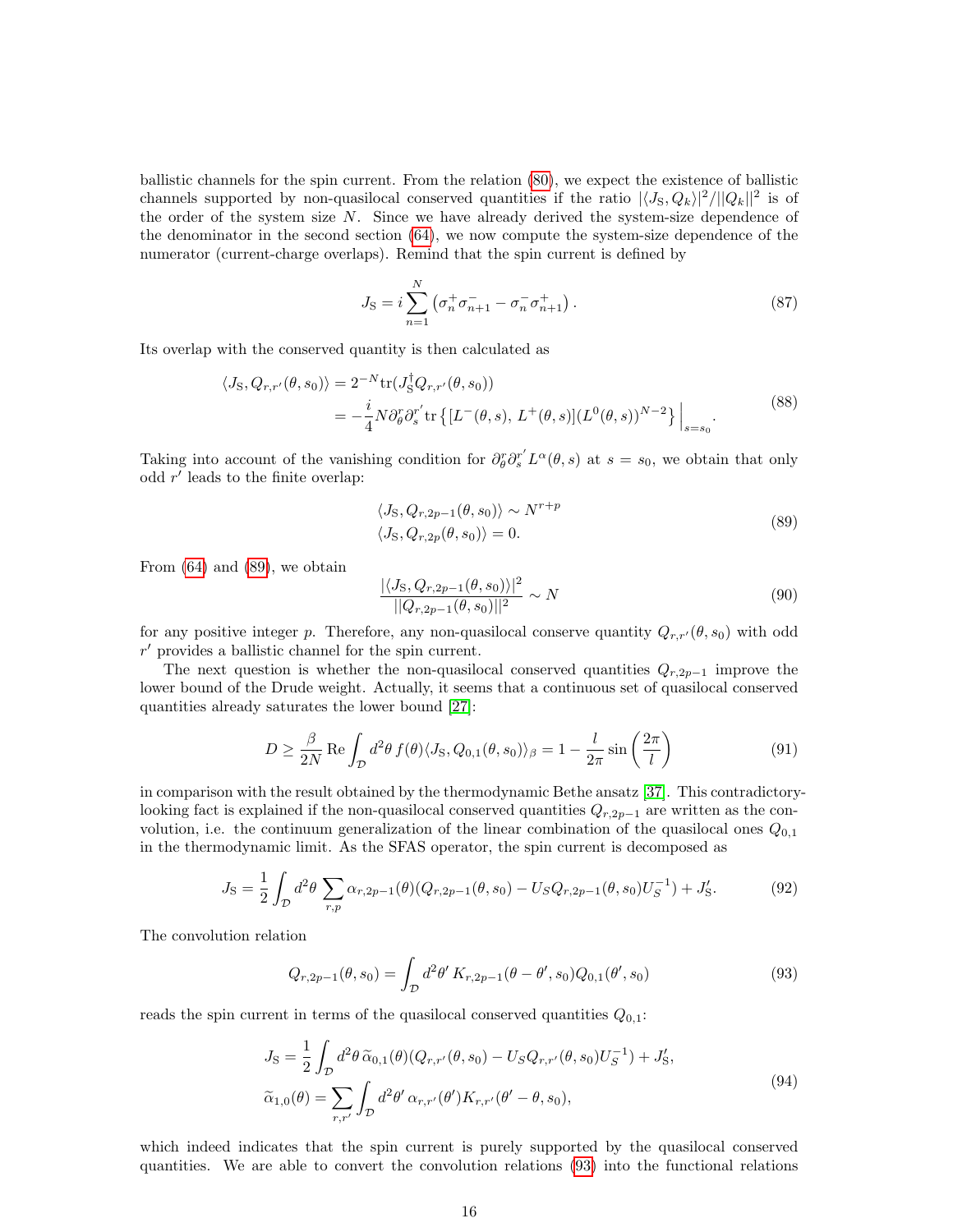<span id="page-16-0"></span>among  $H_{r,r'}$ :

$$
e^{H_{0,0}(i\theta,s_0)}H_{r_1,r'_1}^{n_1}(i\theta,s_0)H_{r_2,r'_2}^{n_2}(i\theta,s_0)\dots
$$
  
= 
$$
\int_{\mathcal{D}} d^2\theta' K_{\{(r_1,r'_1),(r_2,r'_2),\dots\}}^{n_1,n_2,\dots}(\theta-\theta',s_0)e^{H_{0,0}(i\theta',s_0)}H_{0,1}(i\theta',s_0).
$$
 (95)

Due to the existence of the factor  $e^{H_{0,0}}$ , the relation [\(95\)](#page-16-0) indicates that the product of  $H_{r,r'}(\lambda, s_0)$ is not written by the linear combination of  $H_{0,1}(\lambda, s_0)$  unless  $H_{0,0}(\lambda, s_0)$  is proportional to identity. This is consistent with our statement in the previous section that the GGE for the gapless  $XXZ$ model consists of functionally independent conserved quantities, i.e. the GGE does not contain all linearly independent conserved quantities.

# 5 Concluding remarks

In this paper, we discussed nonequilibrium behaviors of the gapless  $XXZ$  model brought by SFNI conserved quantities. First, we showed that the GGE is given by a set of functionally independent conserved quantities. We derived the generalized string-charge duality which connects all SFNI conserved quantities by convolution, which is the continuum generalization of linear combination. The physical meaning of the SFNI conserved quantities is also provided. We found that the total spin  $S^z$  operator is obtained from the large imaginary spin limit of  $H_{1,0}$ . The second result is the existence of ballistic channels for the spin current supported by non-quasilocal conserved quantities. In the derivation, we used the system-size dependence of the square norms of conserved quantities and the overlap between the current and the conserved quantities. The saturation of the lower bound for the Drude weight implies that non-quasilocal conserved quantities are expressed by the convolution of quasilocal ones. We obtain that this convolution relation is consistent with the statement that the GGE consists of functionally independent conserved quantities.

As we mentioned in the abstract, a general framework to construct the GGE has not yet been found. Although we found that the GGE for the gapless  $XXZ$  model consists of a set of functionally independent conserved quantities, it has been proposed that the product of conserved quantities must be added to correctly describe the steady state of the Lieb–Liniger model with finite repulsive coupling, if one starts from the initial state with long-range correlation [\[10\]](#page-17-15). We leave it as a future work to answer the question which kind of independence is required for conserved quantities to completely describe the steady state of arbitrary integrable systems. As is known as an example in which the GGE consisting only of local conserved quantities fails [\[36\]](#page-18-19), the attractive Lieb–Liniger model would be a good starting point.

The second question we did not answer in this paper is what is the completeness of conserved quantities which characterize the steady state. Originally the string-charge duality has been derived based on the Y-system [\[15,](#page-17-1) [20\]](#page-18-17), which is equivalent to the thermodynamic Bethe ansatz. Our next project would be to put the SFNI conserved quantities in the framework of the Y -system. There exists the discussion to construct the Baxter's Q-operator associated with the complex-spin auxiliary space [\[2\]](#page-17-16) and we expect this would help to proceed this project.

The third problem we are interested in is how the SFNI conserved quantities lose their contribution to the long-time steady state at the isotropic point (and also in the gapped regime). If naively considered, the SFNI conserved quantities are no more extensive in these regimes and they have no contribution in the thermodynamic limit. Contrarily, the Drude weight has a finite value in the isotropic case at zero temperature [\[3\]](#page-17-14), which implies the existence of the SFNI conserved quantities valid in the thermodynamic limit.

In the classical case, it is known that "quasi-integrable systems" possess chaotic structure although having the singularity confinement property [\[18\]](#page-17-17). By analyzing these systems, we expect to see how nonequilibrium behavior changes as the system becomes toward integrable. We leave this question as a future work.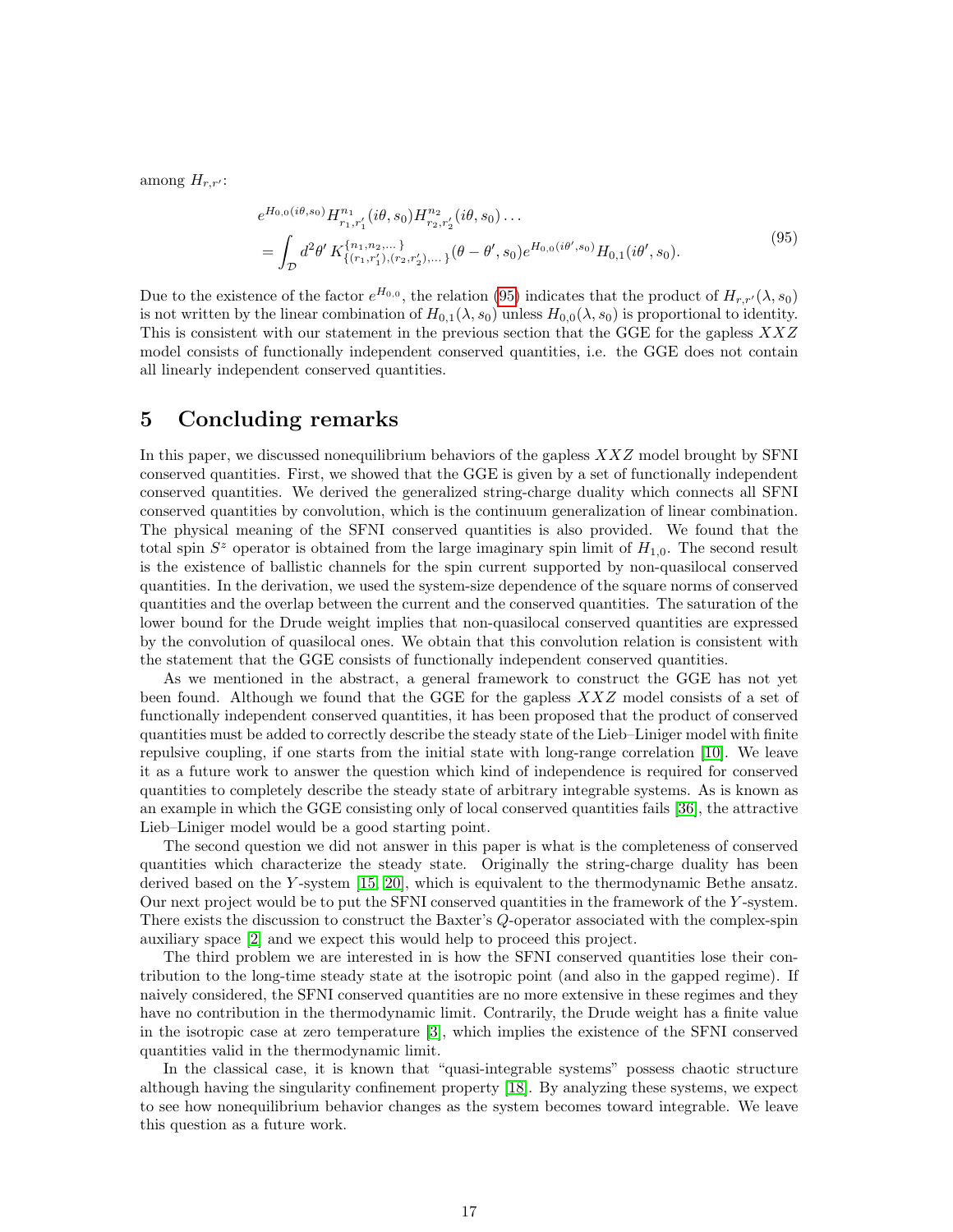# Acknowledgements

The author acknowledges F. Göhmann, A. Klümper, B. Pozsgay, and N. Tsuji for helpful discussions. C. M. is supported by JSPS Grant-in-Aid, No. 11J10068, Japan and JST CREST, No. JPMJCR14D2, Japan.

## References

- <span id="page-17-6"></span>[1] T. Barthel and U. Schollw¨ock. Dephasing and the Steady State in Quantum Many-Particle Systems. Phys. Rev. Lett, 100:100601, 2008.
- <span id="page-17-16"></span>[2] V. V. Bazhanov, T. Lukowski, C. Meneghelli, and M. Staudacher. A shortcut to the Qoperator. J. Stat. Mech., 2010:P11002, 2010.
- <span id="page-17-14"></span>[3] J. Benz, T. Fukui, A. Klümper, and C. Scheeren. On the Finite Temperature Drude Weight of the Anisotropic Heisenberg Chain. J. Phys. Soc. Jpn., 74:181–190, 2005.
- <span id="page-17-12"></span>[4] M. Brockmann, B. Wouters, D. Fioretto, J. D. Nardis, R. Vlijm, and J. S. Caux. Quench action approach for releasing the Néel state into the spin- $1/2$  XXZ chain. J. Stat. Mech., P12009, 2014.
- <span id="page-17-8"></span>[5] P. Calabrese, F. H. L. Essler, and M. Fagotti. Quantum quench in the transverse field Ising chain: I. Time evolution of order parameter correlators. J. Stat. Mech., P07016, 2012.
- <span id="page-17-2"></span>[6] J. S. Caux. The Quench Action. J. Stat. Mech., 064006, 2016.
- <span id="page-17-13"></span>[7] J. S. Cauxi and F. H. L. Essler. Time Evolution of Local Observables After Quenching to an Integrable Model. Phys. Rev. Lett., 110:257203, 2013.
- <span id="page-17-7"></span>[8] M. Cramer, C. M. Dawson, J. Eisert, and T. J. Osborne. Exact Relaxation in a Class of Nonequilibrium Quantum Lattice Systems. Phys. Rev. Lett, 100:030602, 2008.
- <span id="page-17-9"></span>[9] M. Fagotti and F. H. L. Essler. Reduced density matrix after a quantum quench. Phys. Rev. B, 87:245107, 2013.
- <span id="page-17-15"></span>[10] G. Goldstein and N. Andrei. Equilibration and generalized Gibbs ensemble for hard wall boundary conditions. Phys. Rev. B, 92:155103, 2015.
- <span id="page-17-4"></span>[11] C. G´omez, M. Ruiz-Altaba, and G. Sierra. Quantum groups in two-dimensional physics. Cambridge Univer- sity Press, 2005.
- <span id="page-17-5"></span>[12] E. Ilievski, M. Medenjak, and T. Prosen. Quasilocal Conserved Operators in the Isotropic Heisenberg Spin-1/2 Chain. Phys. Rev. Lett., 115:120601, 2015.
- <span id="page-17-0"></span>[13] E. Ilievski, M. Medenjak, T. Prosen, and L. Zadnik. Quasilocal charges in integrable lattice systems. J. Stat. Mech., 064008, 2016.
- <span id="page-17-3"></span>[14] E. Ilievski, J. D. Nardis, B. Wouters, J. S. Caux, F. H. L. Essler, and T. Prosen. Complete Generalized Gibbs Ensemble in an interacting Theory. Phys. Rev. Lett., 115:157201, 2015.
- <span id="page-17-1"></span>[15] E. Ilievski, E. Quinn, J. D. Nardis, and M. Brockmann. String-charge duality in integrable lattice models. J. Stat. Mech., 063101, 2016.
- <span id="page-17-10"></span>[16] E. T. Jaynes. Information Theory and Statistical Mechanics. Phys. Rev., 106:620, 1957.
- <span id="page-17-11"></span>[17] E. T. Jaynes. Information Theory and Statistical Mechanics. II. Phys. Rev., 108:171, 1957.
- <span id="page-17-17"></span>[18] M. Kanki, T. Mase, and T. Tokihiro. Singularity confinement and chaos in two-dimensional discrete systems. J. Phys. A: Math. Theor., 49:23LT01, 2016.